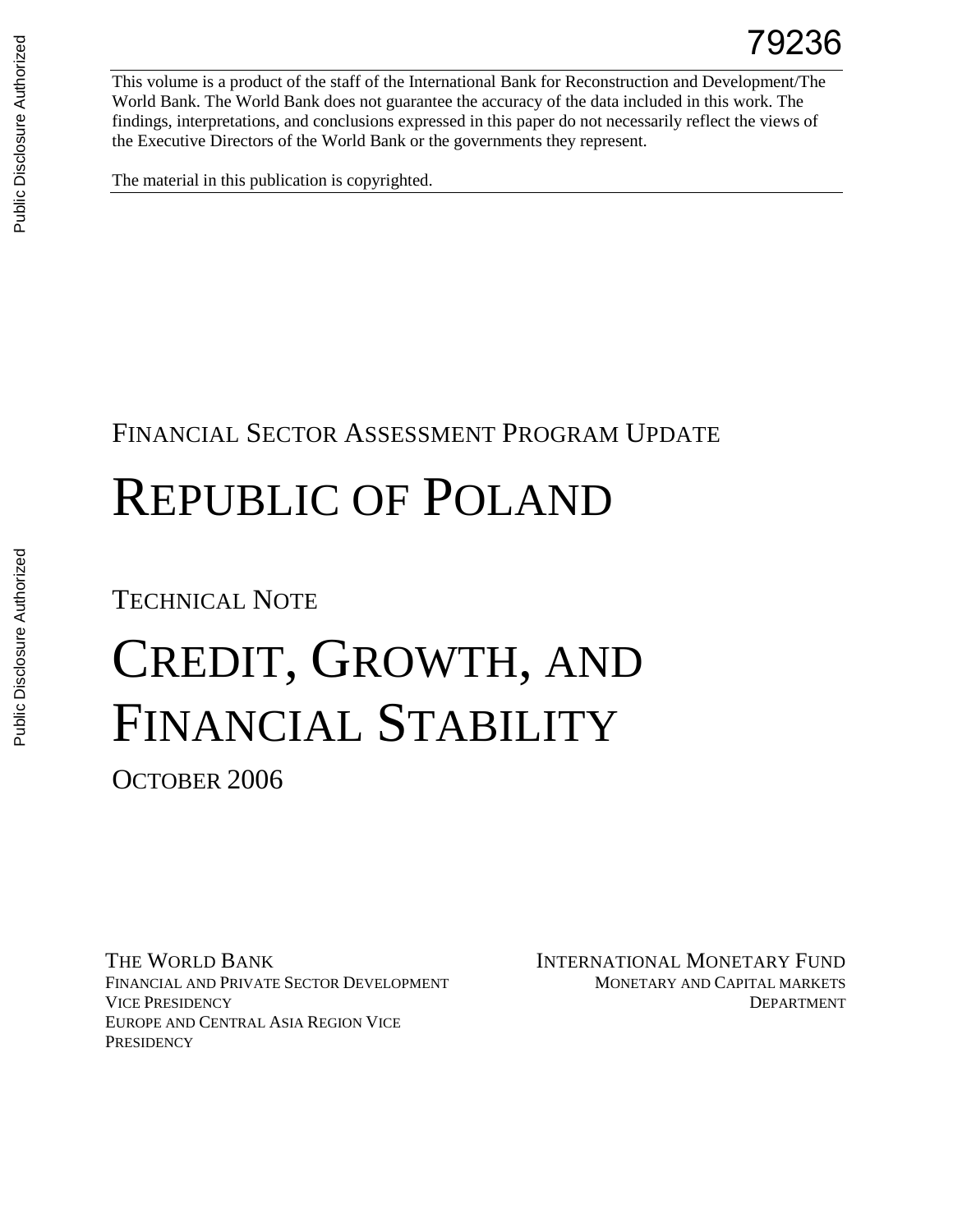| III. Is Rapid Growth of Foreign Currency Housing Lending a Concern for Financial          |     |
|-------------------------------------------------------------------------------------------|-----|
|                                                                                           |     |
| B. Analysis of Risks Associated with Foreign Currency Housing Lending16                   |     |
|                                                                                           |     |
|                                                                                           |     |
|                                                                                           |     |
|                                                                                           |     |
|                                                                                           |     |
|                                                                                           |     |
| Tables                                                                                    |     |
|                                                                                           |     |
| 2. Credit Growth in Poland Compared to Other New Member States, 1995-2004 13              |     |
| 3. Poland: Financial Soundness Indicators for the Banking Sector, 1998-200521             |     |
| 4. Modeling the Probability of Default on Corporate and Household Bank Loans in Poland 24 |     |
|                                                                                           |     |
| Figures                                                                                   |     |
|                                                                                           |     |
|                                                                                           |     |
| 3. Poland: Private Sector Credit and Macroeconomic Environment, 1997-2005                 |     |
| 4. Poland: Demand and Supply Factors Driving Private Sector Credit, 1997-200510           |     |
| <b>Boxes</b>                                                                              |     |
|                                                                                           |     |
| 2. How Experiences in Home Countries Have Affected Foreign Banks' Strategies for Foreign  |     |
|                                                                                           | .25 |
| Appendix                                                                                  |     |
|                                                                                           |     |

# Contents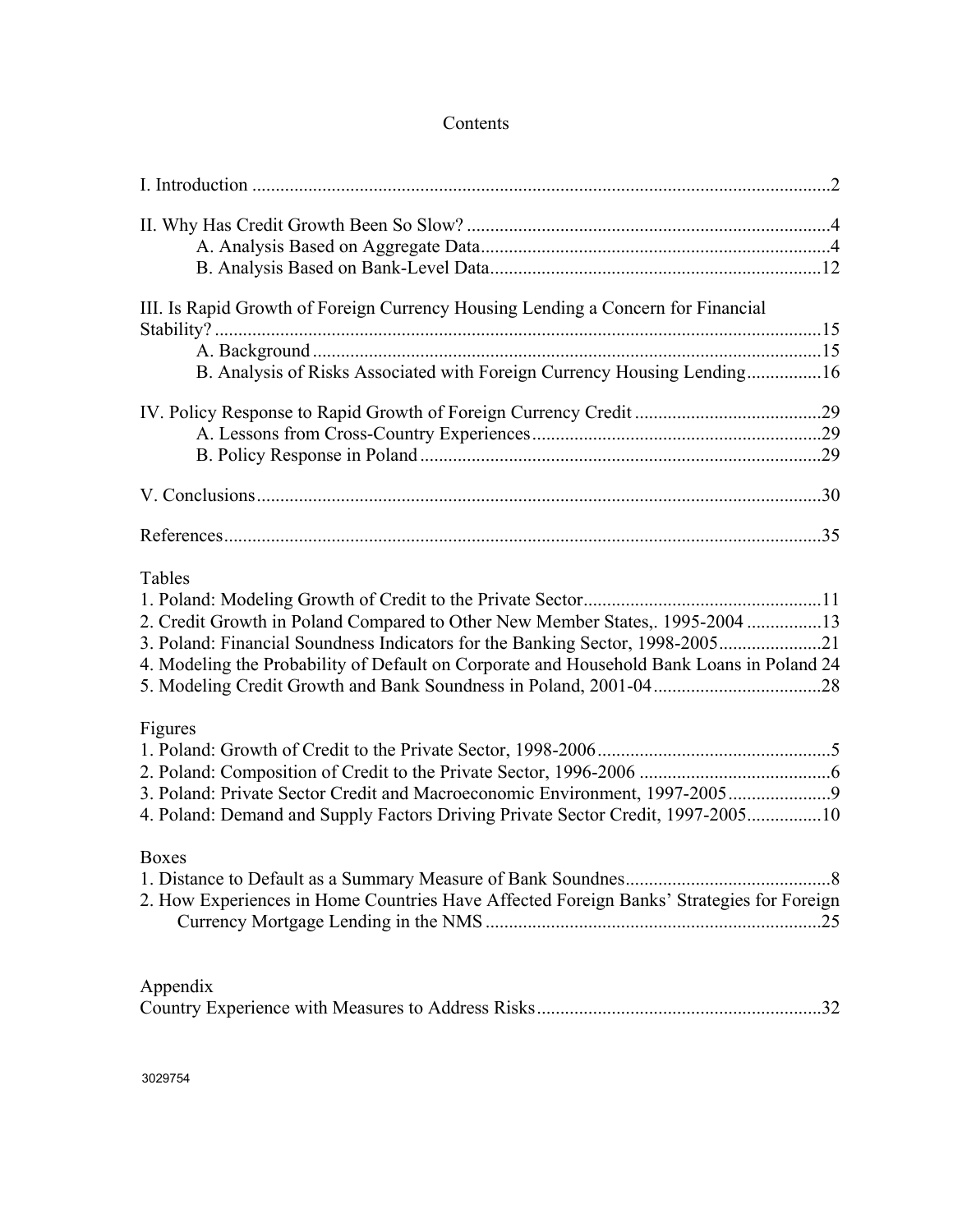#### **I. INTRODUCTION**

1. Two main issues at the interface between economic growth and financial stability are germane to this year's Article IV consultation and the FSAP Update:

• **The first is why the recent pace of financial catching-up has been so much slower in Poland than in its regional peers, and whether this might hamper Poland's long-term economic prospects**. In a country like Poland, private sector credit can be expected to grow faster than GDP, as bank intermediation rises to levels consistent with Poland's level of economic development and other country characteristics. Yet, following a period of rapid expansion in the 1990s, lending to the private sector came to a standstill in the early 2000s. Since then, nominal private sector credit has been growing only marginally faster than nominal GDP—the lowest rate among new member states of the European Union  $(NMS)$ ,<sup>1</sup> comparable to that in countries with much more developed financial systems. Although private sector credit started to recover in recent quarters, the overall pace of financial deepening remains subdued.



Sources: National central banks; the IMF's *International Financial Statistics*; and IMF staff estimates.

• **The second question is how significant the prudential risks associated with rapid growth in housing loans are**. The low figures on total credit growth mask significant differences in the dynamics of corporate and household credit: corporate lending has been subdued in recent years, while household credit has been expanding briskly.

 $\overline{a}$ 

<sup>&</sup>lt;sup>1</sup> The eight central and eastern European countries that joined the European Union (EU) in May 2004: the Czech Republic, Estonia, Hungary, Latvia, Lithuania, Poland, the Slovak Republic, and Slovenia.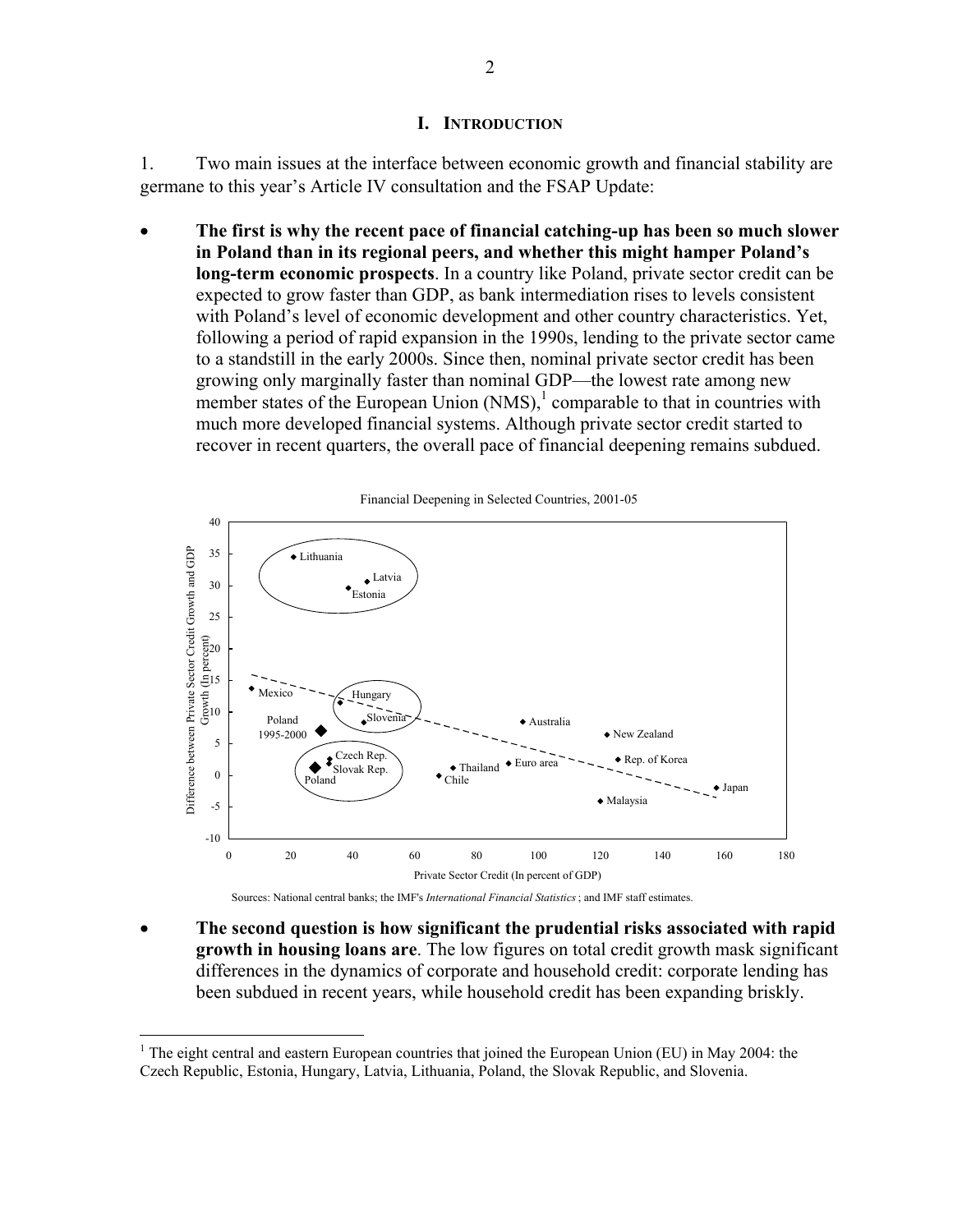Housing loans to households, in particular, grew at an average annual rate of close to 40 percent in the last four years. Moreover, about two thirds of these loans have been indexed to foreign currency—one of the highest shares in Europe and among the NMS.



Foreign Currency Housing Loans to Households in Selected Countries, 2005 (In percent of total housing loans to households)

2. **This chapter explores the above two questions using a gamut of methodologies and data**. It examines aggregate and bank-level data for Poland and key comparator countries, undertaking new analyses and drawing on existing studies. It draws on discussions with policymakers and market representatives in Poland during the Financial Sector Assessment Program (FSAP) Update, as well as the analysis of credit issues in the *Financial Stability Reports*, *Reports on Developments in the Financial System*, and *Summary Evaluations of the Financial Situation of Polish Banks* prepared by the National Bank of Poland (NBP).

3. **The chapter is organized as follows**: Section II.B discusses credit developments in the last decade and factors driving these developments and assesses implications for economic growth. Section II.C examines reasons for rapid growth of foreign currency lending and implications for financial stability. Section II.D (and Appendix) review crosscountry experiences with policy responses to rapid credit growth of foreign currency credit and discuss recent policy measures taken in Poland. Section II.E concludes the chapter.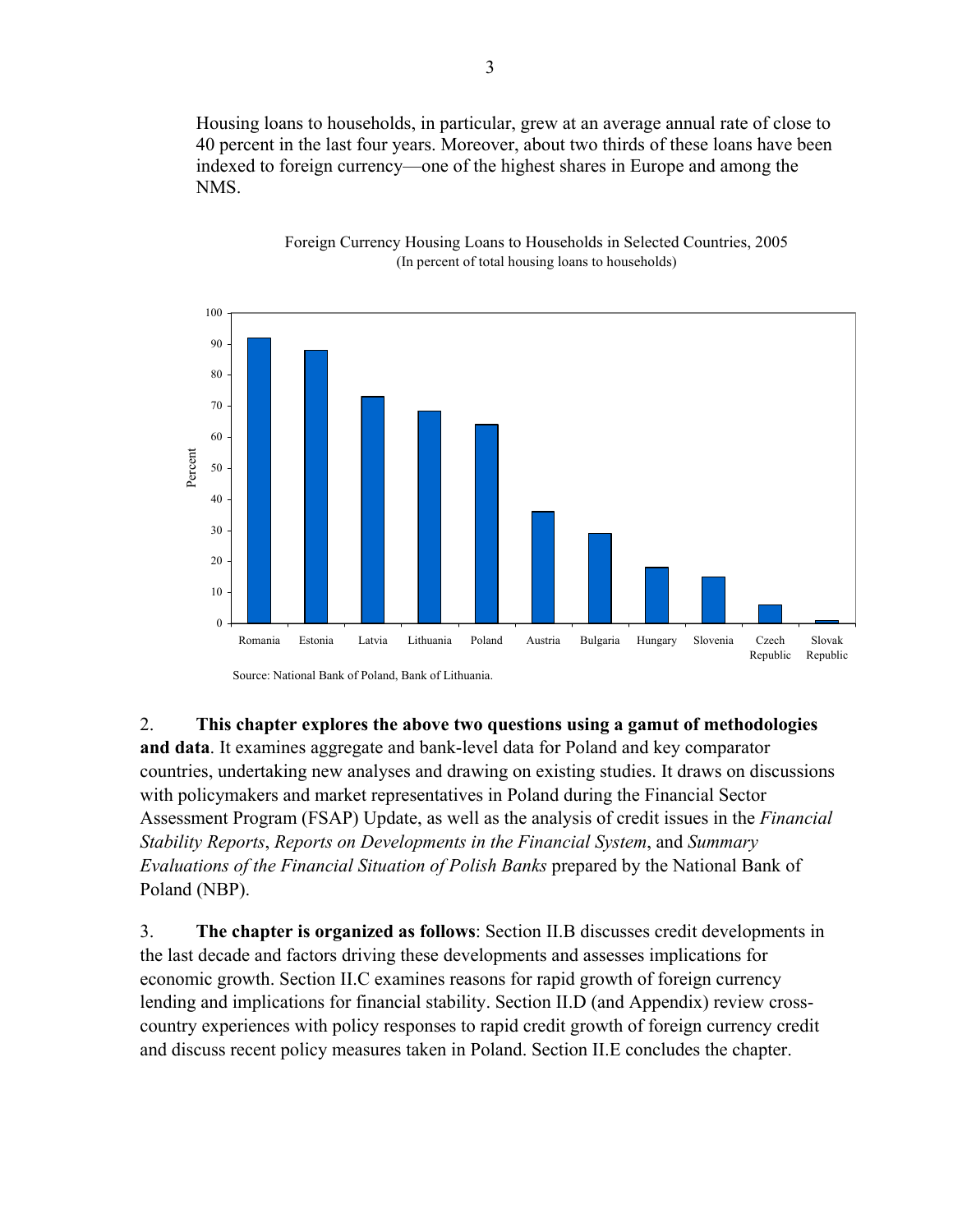#### **II. WHY HAS CREDIT GROWTH BEEN SO SLOW?**

#### **A. Analysis Based on Aggregate Data**

4. **Overall credit growth in Poland has been slow since the early 2000s largely due to declining corporate credit, while household credit has been expanding briskly**  (Figures 1-2). Corporate credit growth, which had been falling since the late 1990s, bottomed out in early 2005, and since then has been slow to recover. These trends largely reflect slow growth of credit to private companies, which added to the negative contribution from declining credit to state-owned companies. Although also on a declining trend until recently, household credit growth has remained positive, and last year it overtook corporate credit as a share of total outstanding credit to the private sector. Housing loans have been among the fastest growing components of credit both in the household sector in recent years. Although credit card borrowing has also been growing rapidly, it still accounts for a very small share of total household credit.

#### 5. **Lackluster credit growth during 2000–05 partly reflected weak economic**

**activity** (Figures 3-4). As economic growth slowed in the early 2000s, corporate credit growth also started to slow from the double-digit rates of the 1990s. Despite a pickup in economic activity in 2003–04, corporate credit growth remained subdued. The main reason for slow corporate credit growth during this period was high corporate liquidity, which, against the backdrop of weak corporate investment, enabled companies to fund themselves internally. Corporate credit growth does not seem to have been crowded out by bond issuance or external borrowing, which remained subdued in recent years. Household credit growth also slowed in the early part of this decade, albeit less so than corporate credit growth. The slowdown in household credit largely reflected slower growth in loans for purchases of consumer durables, while housing credit continued to expand at a robust pace.

6. **Supply-side factors also weighed on credit growth** (Figures 3-4). As the economic environment deteriorated and loan defaults rose, banks, which had just started restructuring, became more cautious about extending new loans. The share of nonperforming loans (NPLs) in total corporate loans more than doubled in five years: from 13 percent in 1998 to almost 30 percent in 2003.<sup>2</sup> According to the NBP, the quality of corporate loans in the distribution and construction sectors, which accounted for a substantial portion of banks' portfolios, deteriorated most significantly. Households' repayment capacity also weakened as unemployment rose and wage growth slowed, and the share of nonperforming loans in total household loans increased. In addition to slowing economic growth, overly lenient lending

 $\overline{a}$ 

 $2$  Strict loan classification rules and efforts of recently privatized banks to clean up their balance sheets contributed to the large increase in NPLs during this period.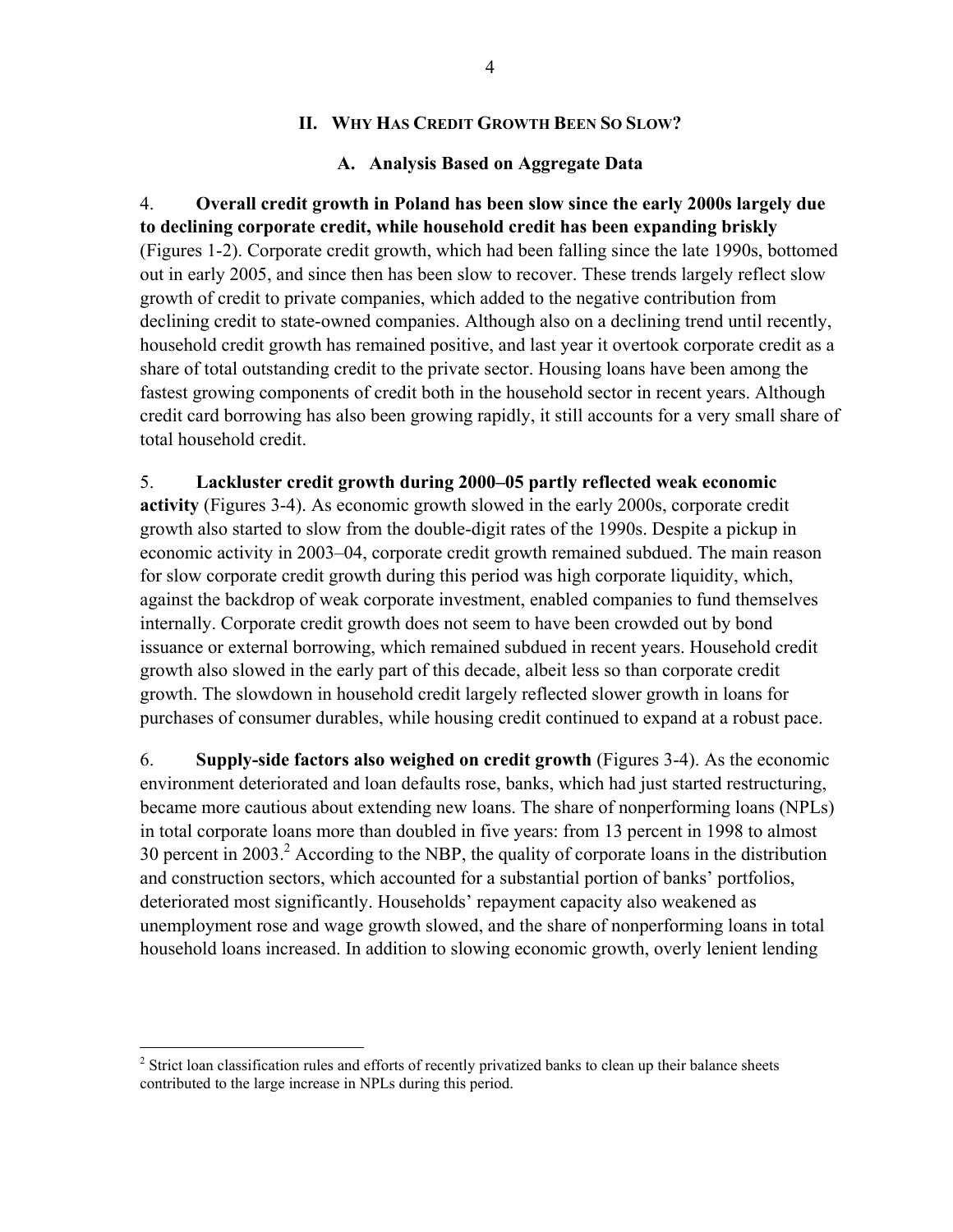practices in the preceding years of credit expansion contributed to the significant deterioration in asset quality in the early part of this decade.<sup>3</sup>



Figure 1. Poland: Growth of Credit to the Private Sector, 1998-2006 (Annual percent change)

 $\overline{a}$ 

Source: National Bank of Poland.

<sup>3</sup> See the NBP's *Summary Evaluation of the Financial Situation of Polish Banks*, various issues.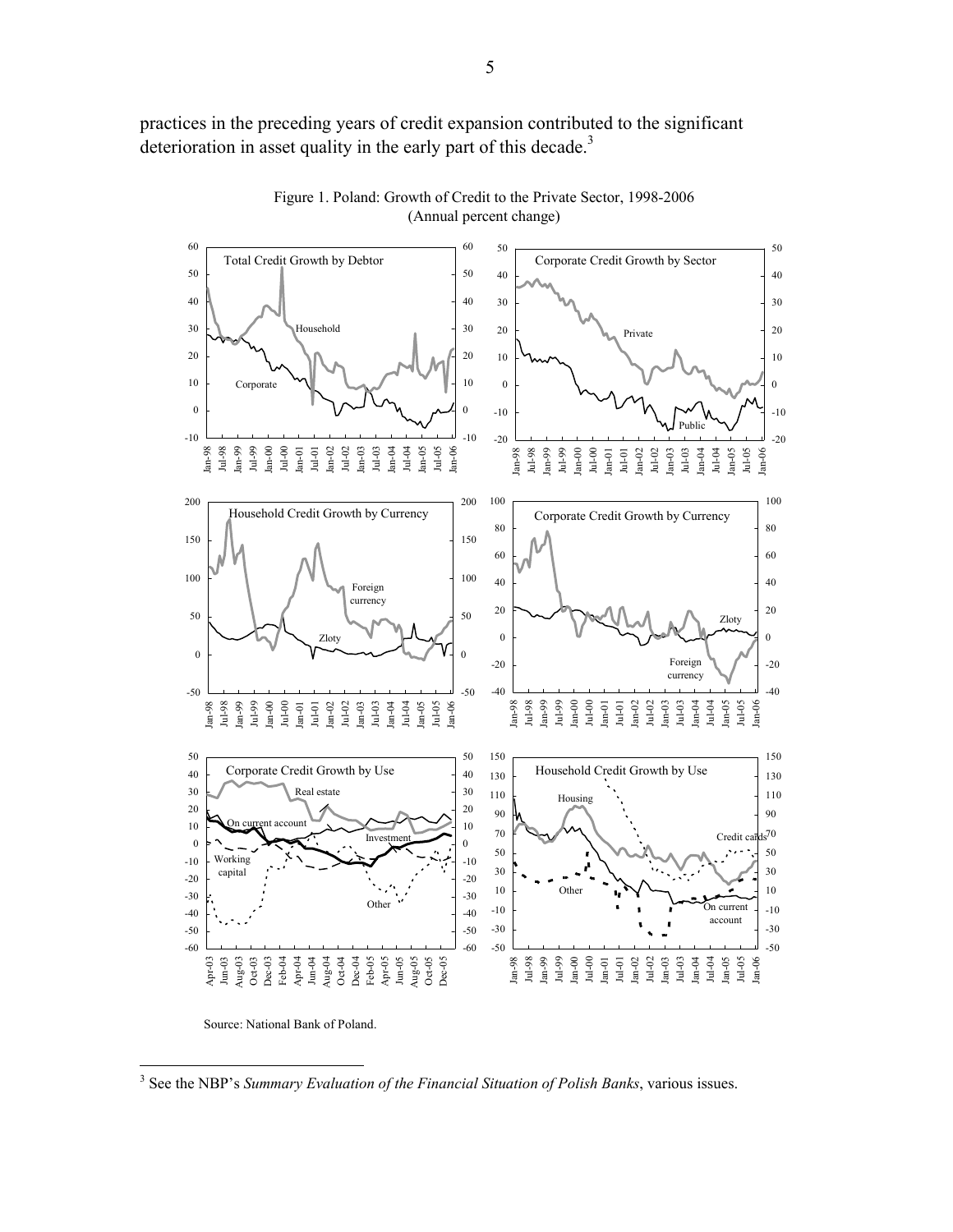

Figure 2. Poland: Composition of Credit to the Private Sector, 1996-2006 (In percent of total)

Source: National Bank of Poland.

1/ The shares of foreign currency-denominated loans in total credit card loans and in current account loans were below 2 percent during 2002-05 and are not reported.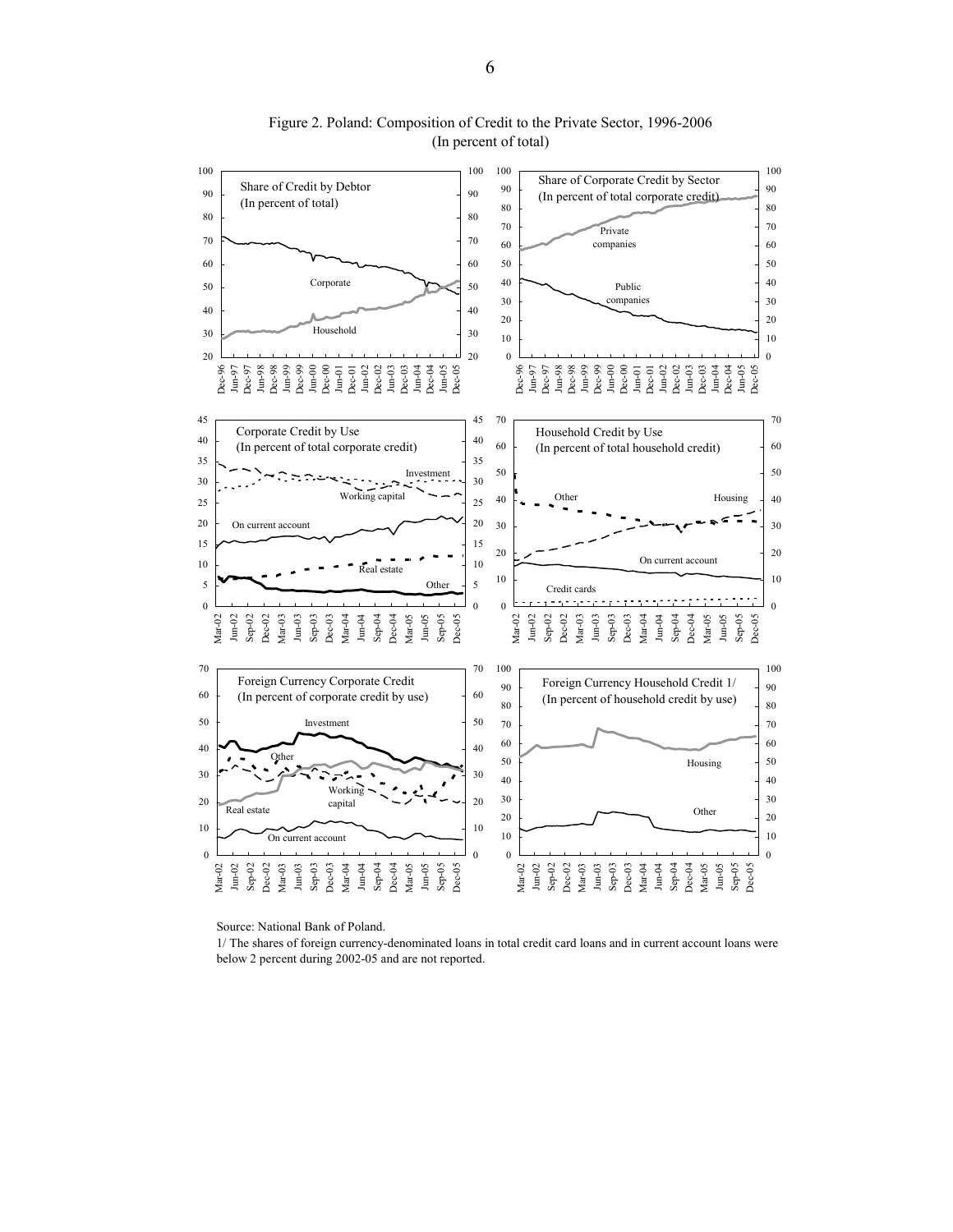7. **An econometric analysis allows the demand- and supply-side factors of credit growth to be explored in more detail**. The analysis is based on a simple model, where the growth of aggregate bank credit to households and corporates depends on the basic proxies of loan demand (industrial production growth, wage growth, and unemployment) and loan supply (bank soundness), and real interest rates.<sup>4</sup> Bank soundness is measured by the share of nonperforming loans in total outstanding loans, and distance to default (Box 1) is used for a robustness check. The model is estimated using the ordinary least squares on a sample from January 1998 to December 2005. Parsimonious specifications of the model are obtained using general-to-specific modeling, starting with 12 lags for all explanatory variables and sequentially eliminating statistically insignificant variables, while ensuring that reduced specifications encompass preceding specifications.

# 8. **Both demand- and supply-side variables are found to be significant**

**determinants of credit growth in Poland** (Table 1). Overall, demand-side factors seem to have been more important than supply-side factors in driving credit growth in Poland. The signs of coefficients in the long-run static solution of the model are generally in line with expectations. Higher household credit growth is found to be associated with higher industrial production, lower real interest rates, and stronger bank balance sheets. The unemployment rate and real wage growth seem to be less significant determinants of household credit growth than the above variables. In the model of corporate credit growth, lower wages, unemployment and real interest rates and stronger bank balance sheets are found to stimulate credit growth. Corporate credit growth is negatively correlated with industrial production growth, possibly reflecting the fact that strong retained earnings in recent years have enabled corporates to finance themselves internally.

9. **The econometric results confirm the procyclicality of both the demand and supply of credit in Poland**. During 1998–2005, loan demand seems to have declined as the economic activity slowed down. Bank loan supply also declined, as loan defaults weakened banks' balance sheets and reduced banks' willingness to lend. The finding that supply-side factors contributed to a slowdown in private sector loan growth is generally robust using distance to default as a measure of bank soundness. It is also consistent with recent literature, which shows how weaknesses in bank balance sheets can reduce bank loan supply not only in crisis but in normal times as well (Dell'Ariccia, Detragiache, and Rajan, 2005; and Nier and Zicchino, 2006).

 4 Including other macroeconomic variables does not significantly improve the specification.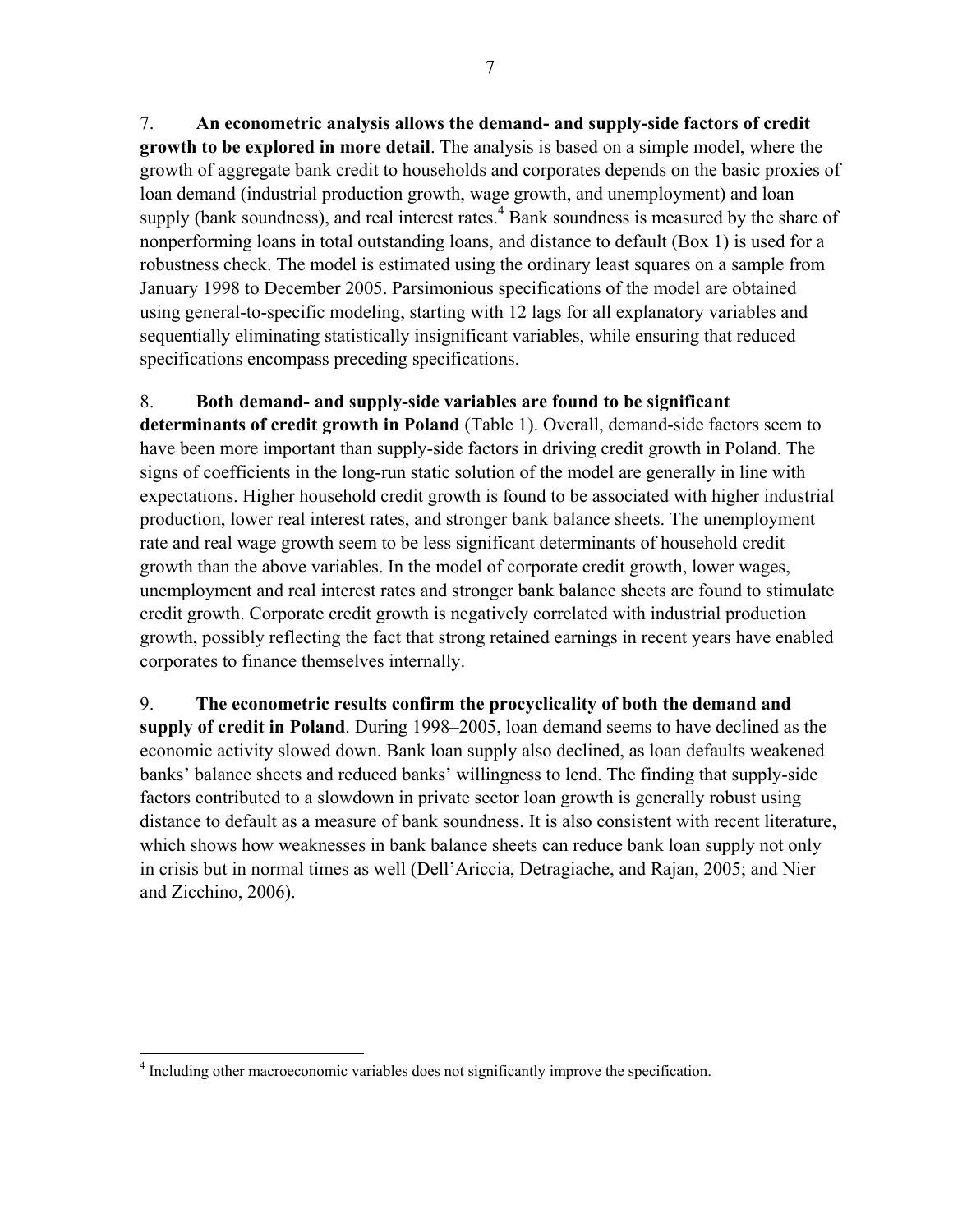## **Box 1. Distance to Default as a Summary Measure of Bank Soundness**

Distance to default (DD) has become an increasingly popular measure of bank soundness (see, for example, Danmarks Nationalbank, 2004; and De Nicoló and others, 2005). Its popularity stems from the fact that it is directly related to the probability of default—that is the probability that the value of assets becomes smaller than the value of debt. It can be summarized as DD≡(k+ $\mu$ )/ $\sigma$ , where k is equity capital as percent of assets,  $\mu$  is average return as percent on assets, and  $\sigma$  is the standard deviation of return on assets as a proxy for return volatility. DD measures the number of standard deviations a return realization has to fall in order to deplete equity, under the assumption of normality of banks' returns. Because a higher DD corresponds to a lower upper bound of insolvency risk, a higher DD therefore implies a lower probability of insolvency risk.

Typically, market values of equity are used to calculate this index (see, for example, De Nicoló and others, 2005). In particular, daily market data on equity are combined with annual accounting data to calculate the market value and the volatility of assets, based on the optionpricing model by Black and Scholes (1973) and Merton (1974). Advantages of using stock market data include the fact that they aggregate information dispersed among market agents and potentially can provide forward-looking assessments of risks. However, this approach is also based on relatively strong assumptions; in particular, it requires bank stocks to be traded in well-functioning and liquid markets.

Since this assumption might not hold in relatively illiquid NMS stock markets, this paper mainly uses a simpler annual measure of DD based only on balance sheet and income statement data (also known as z-score; for example, Maechler, Mitra, and Worrell, 2006). DD is calculated using annual data on equity capital and return on assets. The standard deviation of returns is calculated for the entire sample period to obtain a sufficiently longterm view on the risks faced by a given bank. DD measure should be robust to changes in loan classification rules introduced in Poland in 2004. Only in the econometric analysis based on monthly aggregate credit data (Section II.A), the paper uses DD measure calculated by combining accounting data with stock market data (in the way suggested by De Nicoló and others, 2005).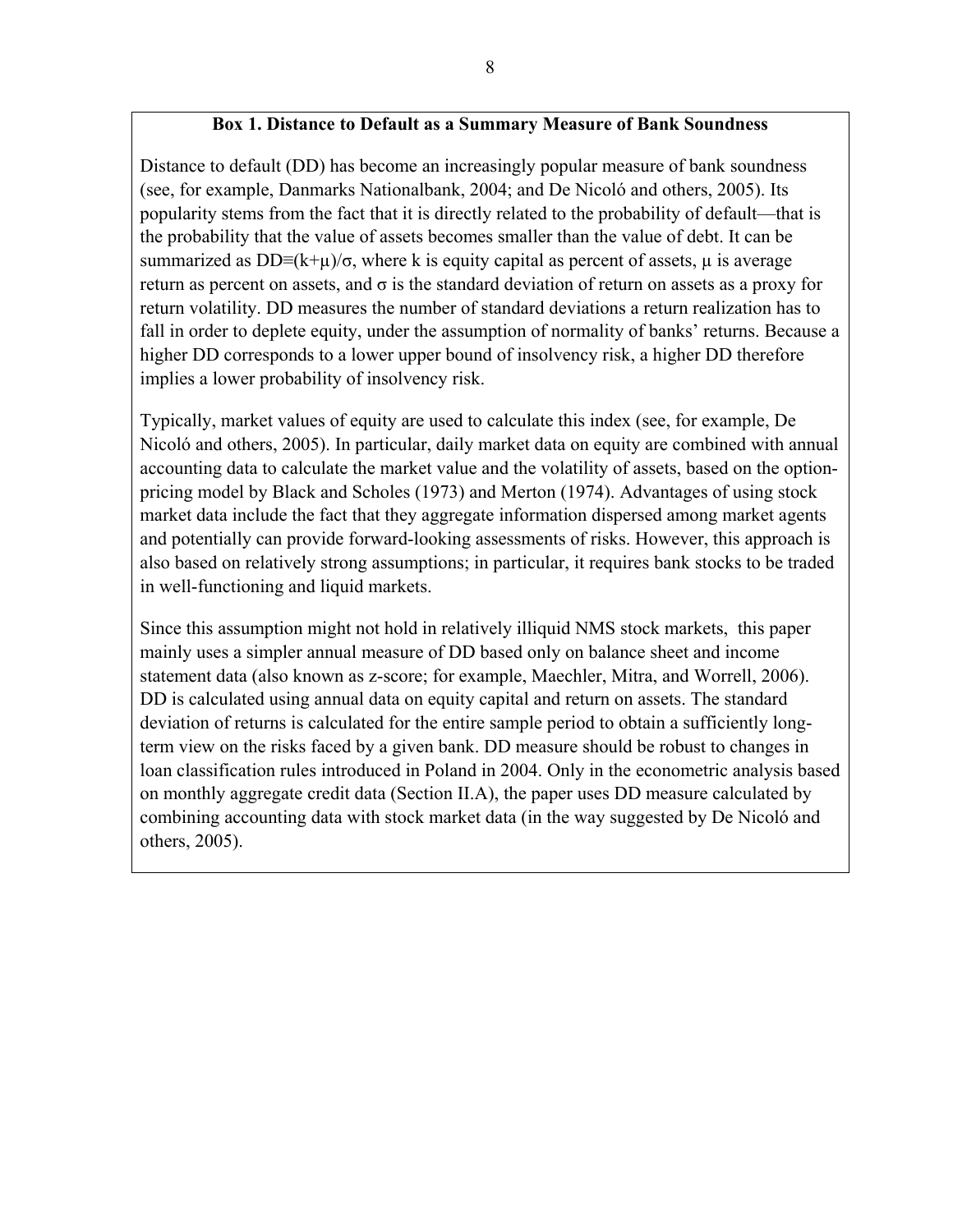

Figure 3. Poland: Private Sector Credit and Macroeconomic Environment, 1997-2005 1/ (Annual percent change, unless indicated otherwise)

Sources: National Bank of Poland; Polish Statistical Office; and IMF staff estimates. 1/ LHS indicates left-hand scale, and RHS indicates right-hand scale. 2/ NPL ratio is the share of nonperforming loans in total loans.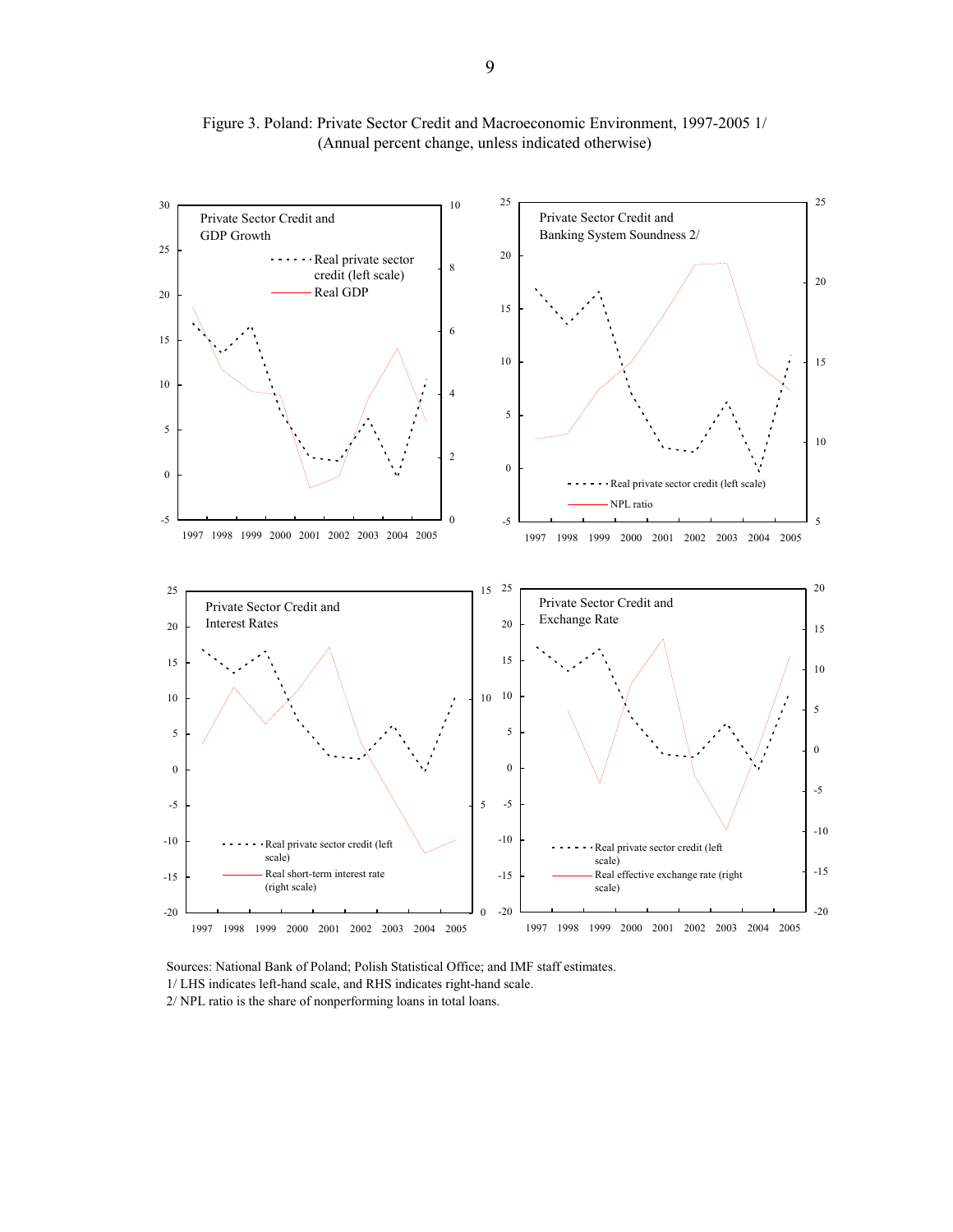

Figure 4. Poland: Demand and Supply Factors Driving Private Sector Credit, 1997-2005 1/ (Annual percent change, unless indicated otherwise)

Sources: National Bank of Poland; Polish Statistical Office; and IMF staff estimates. 1/ NPL ratio is the ratio of nonperforming loans to total loans.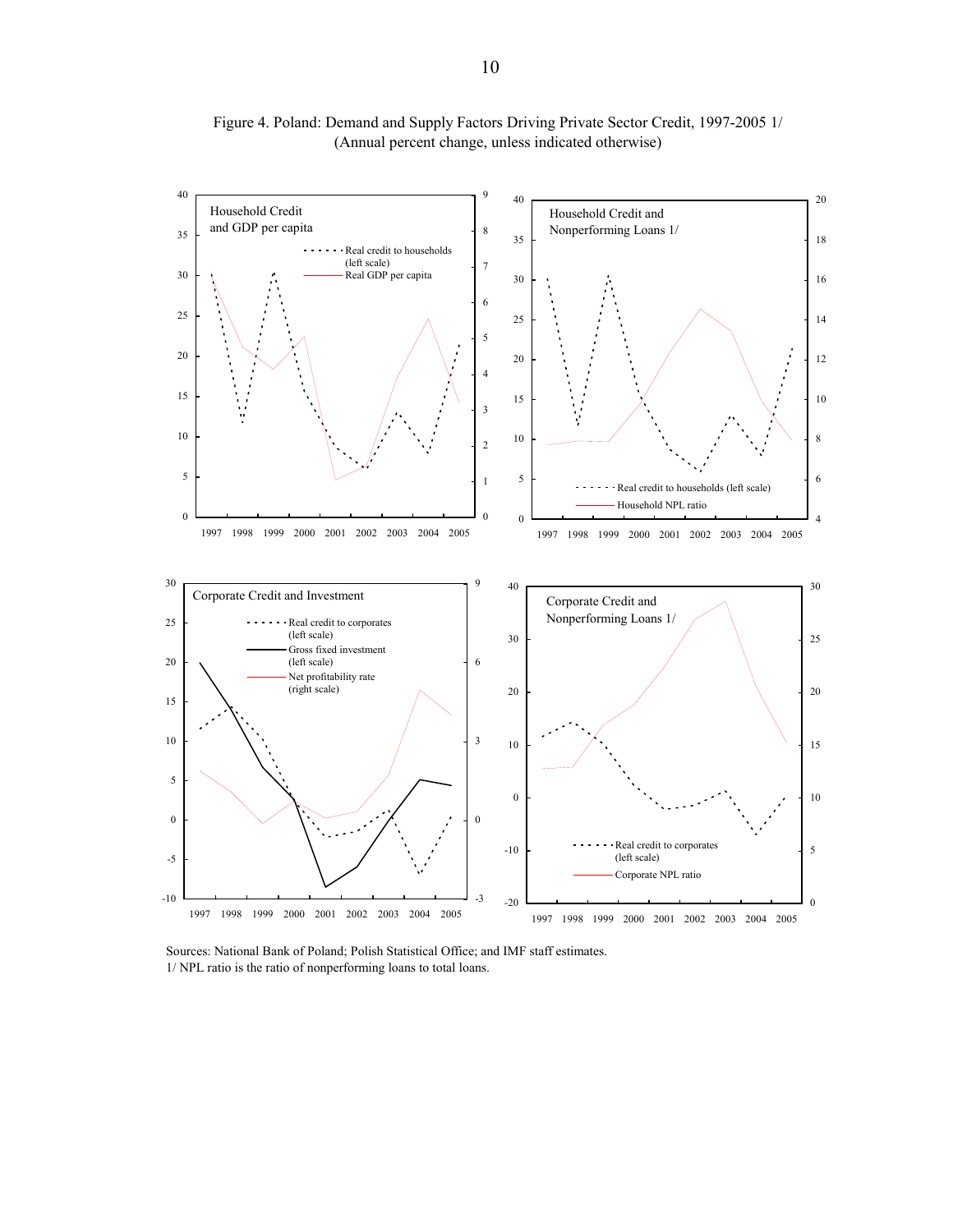|                         | Household Credit Growth |                                    |                              | Corporate Credit Growth |             |
|-------------------------|-------------------------|------------------------------------|------------------------------|-------------------------|-------------|
|                         | Coefficient             | Probability                        |                              | Coefficient             | Probability |
| Constant                | 0.054                   | 0.000                              | Constant                     | 0.032                   | 0.000       |
| Dtlhr 1                 | $-0.304$                | 0.002                              | Dtlcr 3                      | $-0.205$                | 0.008       |
| Dtlhr 2                 | $-0.193$                | 0.041                              | Dtlcr 12                     | 0.489                   | 0.000       |
| Dtlhr 7                 | $-0.105$                | 0.271                              | Dip 2                        | $-0.103$                | 0.017       |
| Dtlhr 11                | $-0.140$                | 0.116                              | Dip <sub>3</sub>             | $-0.105$                | 0.010       |
| Dip 6                   | 0.438                   | 0.000                              | Dip 8                        | $-0.088$                | 0.031       |
| $Dip_7$                 | 0.472                   | 0.000                              | Dip 12                       | $-0.113$                | 0.003       |
| Dip 8                   | 0.181                   | 0.078                              | Dwr 7                        | $-0.186$                | 0.004       |
| Dwr 7                   | $-0.236$                | 0.088                              | Dwr 11                       | $-0.267$                | 0.000       |
| DRUP 6                  | 0.016                   | 0.130                              | DRUP <sub>2</sub>            | $-0.028$                | 0.000       |
| DRUP 9                  | 0.009                   | 0.416                              | DRPR 4                       | $-0.005$                | 0.003       |
| DRPR 4                  | $-0.009$                | 0.006                              | DRPR_7                       | $-0.004$                | 0.003       |
| DRPR 10                 | $-0.008$                | 0.010                              | DRPR 9                       | 0.003                   | 0.024       |
| NPLRT 6                 | 0.015                   | 0.016                              | NPLRT 11                     | $-0.002$                | 0.000       |
| NPLRT_7                 | $-0.046$                | 0.000                              |                              |                         |             |
| NPLRT 8                 | 0.033                   | 0.001                              |                              |                         |             |
| NPLRT 11                | $-0.018$                | 0.020                              |                              |                         |             |
| NPLRT 12                | 0.014                   | 0.027                              |                              |                         |             |
| Adjusted R-squared      |                         | 0.43                               | Adjusted R-squared           |                         | 0.58        |
| Observations            |                         | 96                                 | Observations                 |                         | 96          |
|                         |                         | <b>Specification Tests</b>         |                              |                         |             |
|                         | Statistic               | Probability                        |                              | Statistic               | Probability |
| Chow test               | 1.328                   | 0.239                              | Chow test                    | 0.564                   | 0.822       |
| Autocorrelation test 1  | 0.860                   | 0.492                              | Autocorrelation test 1       | 0.331                   | 0.857       |
| Autocorrelation test 2  | 0.846                   | 0.501                              | Autocorrelation test 2       | 0.985                   | 0.421       |
| Heteroskedasticity test | 0.828                   | 0.713                              | Heteroskedasticity test      | 0.867                   | 0.647       |
|                         |                         | <b>Long-Run Static Solution 2/</b> |                              |                         |             |
|                         | Statistic               | Probability                        |                              | Statistic               | Probability |
| Dip                     | 0.626                   | 0.000                              | Dip                          | $-0.572$                | 0.000       |
| Dwr                     | $-0.135$                | 0.097                              | Dwr                          | $-0.632$                | 0.000       |
| <b>DRUP</b>             | 0.014                   | 0.093                              | $\ensuremath{\mathsf{DRUP}}$ | $-0.039$                | 0.000       |
| <b>DRPR</b>             | $-0.010$                | 0.001                              | <b>DRPR</b>                  | $-0.009$                | 0.015       |
| <b>NPLRT</b>            | $-0.001$                | 0.000                              | <b>NPLRT</b>                 | $-0.002$                | 0.000       |
| Constant                | 0.031                   | 0.000                              | Constant                     | 0.045                   | 0.000       |

Table 1. Poland: Modeling Growth of Credit to the Private Sector

Source: IMF staff estimates.

Notes: The dependent variable is the monthly percent change in real credit to households (Dtlhr) or nonfinancial corporations (Dtlcr). Explanatory variables, all seasonally adjusted, include the monthly percent change in industrial production (Dip) and real average gross wages (Dwr), and the month-on-month change in the unemployment rate (DRUP) and the real policy rate (DRPR), and nonperforming loans as a share of total household or corporate loans (NPLRT). "D" denotes a one-period difference, and lower case letters indicate logarithms. The model was estimated using the ordinary least squares on a sample from January 1998 to December 2005. Parsimonious dynamic models were obtained using general-to-specific modeling, starting with 12 lags for all explanatory variables. The long-run solution corresponds to the following equation: Dtlhr or Dtlcr= β1 + β2\*Dip + β3\*Dwr + β4\*DRUP + β5\*DRPR + β6\*DNPRT.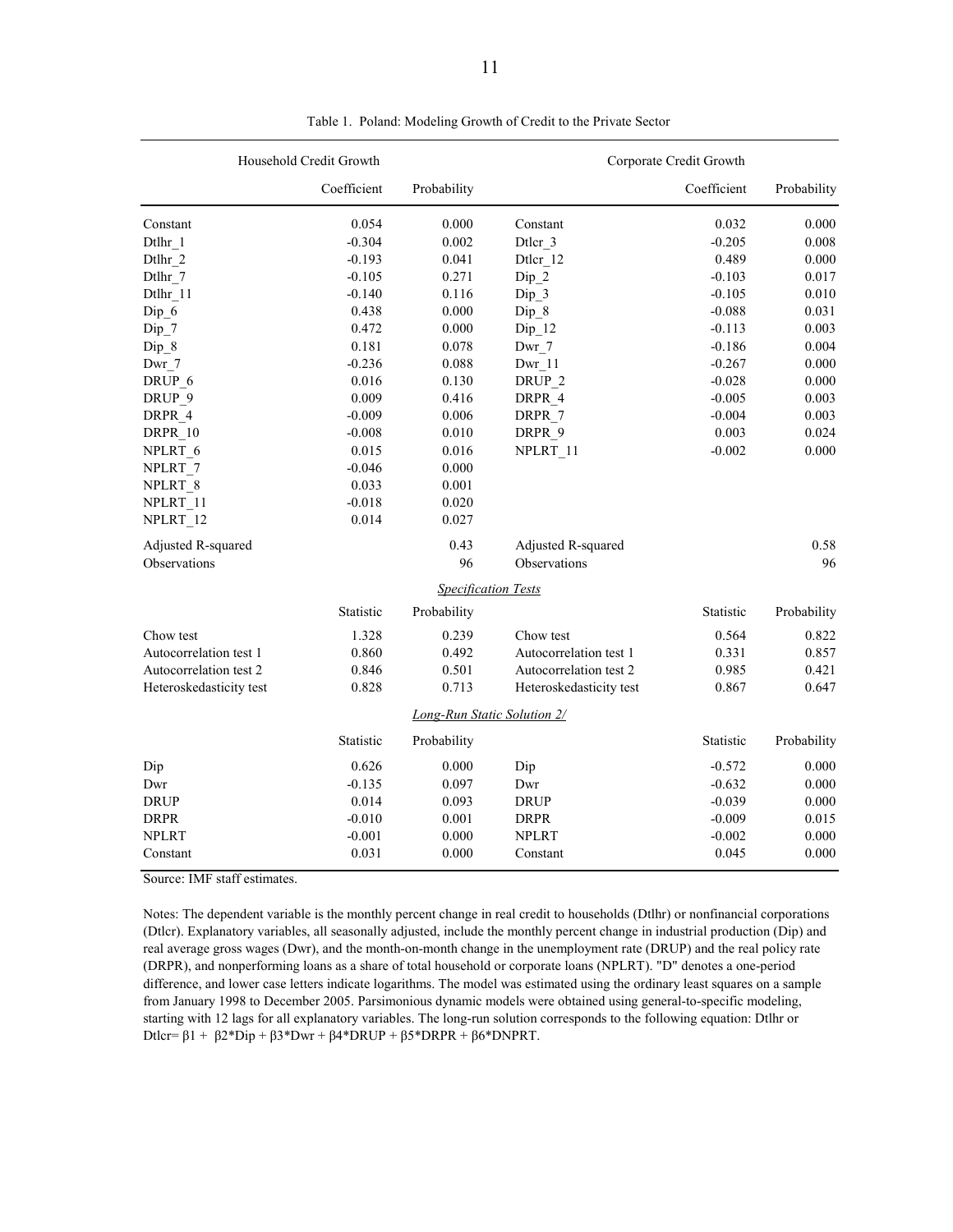## **B. Analysis Based on Bank-Level Data**

10. **This section explores the reasons for slow credit growth in Poland by drawing**  on a cross-country study on credit growth and bank soundness in the NMS.<sup>5</sup> Using bank-level data, the study identifies the key factors driving credit growth in the region during the last decade and assesses its prudential implications. The econometric analysis is based on a simultaneous equation framework, which takes into account feedback between credit growth and financial stability and enables a joint estimation of their determinants.

11. **The econometric analysis suggests that Poland's credit growth has been "underperforming" in recent years by the NMS's standards**. In the second half of the 1990s credit growth in Poland was consistent with the country's level of income, cyclical position, and banking sector characteristics (the coefficient on the dummy variable identifying Polish banks is statistically insignificant in Table 2, Column 3). In contrast, during 2001–04, credit growth was 14⅔ percentage points per year lower on average than would be expected, given the structural determinants of credit growth (the coefficient on the Polish bank dummy is negative and statistically significant in Table 2, Column 7). $^6$ 

12. **In recent years, the structural determinants of credit growth included real GDP growth, profitability (approximated by the net interest margin), and real exchange rate changes**. The importance of the level of economic and institutional development, bank efficiency (measured by the cost-to-income ratio), and real interest rates weakened in 2001–04 compared to 1994–2000. During 2001–04, bank soundness seems to have had a positive and statistically significant impact on credit growth in Poland, in contrast to the insignificant impact found in other NMS (Table 2, Column 4). The deterioration in bank balance sheets triggered by the 2001–02 economic slowdown seems to have had a larger impact on credit growth in Poland than in other NMS, possibly because it coincided with the start of restructuring by new foreign owners of several key banks or because it came on the heels of rapid credit expansion in the early 1990s in an environment of weak lending practices.7

<sup>&</sup>lt;sup>5</sup> See the Technical Note on "Credit, Growth, and Financial Stability."

<sup>&</sup>lt;sup>6</sup> Data for an outlier—a rapidly growing but reportedly weak small domestically owned Polish bank—were excluded from the data set. Regular loans accounted for about half of this bank's loan portfolio, possibly because, for tax reasons, it has been slow to write off these loans.

<sup>7</sup> NBP, *Summary Evaluation of the Financial Situation of Polish Banks*, various issues.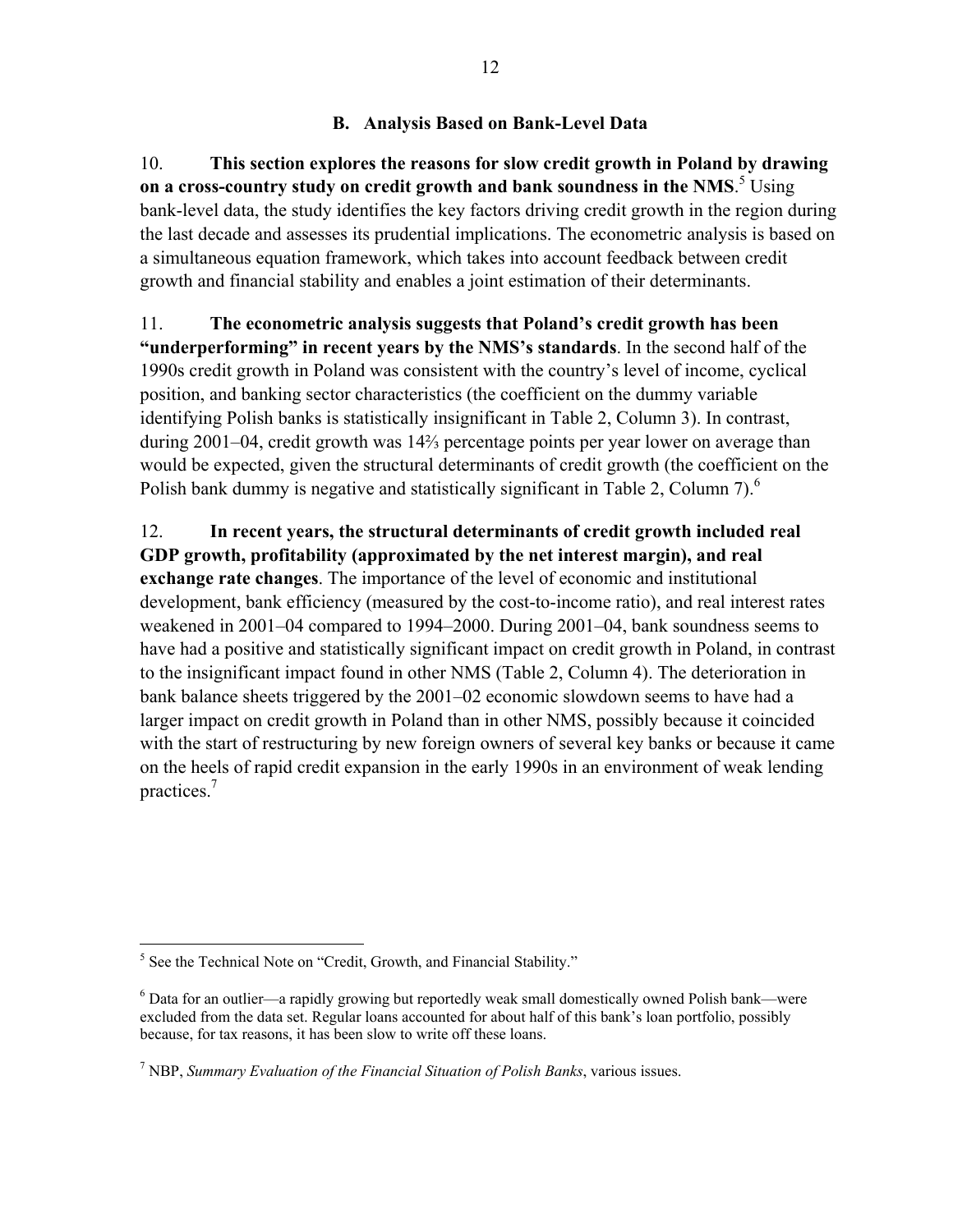|                                                                                         |                                |                         | Full Sample of NMS Banks                 |                          |                                           |                                          | Excl. Outlier 2/                 |                                          |
|-----------------------------------------------------------------------------------------|--------------------------------|-------------------------|------------------------------------------|--------------------------|-------------------------------------------|------------------------------------------|----------------------------------|------------------------------------------|
|                                                                                         | 1995-2004                      |                         | 1995-2000                                |                          | 2001-04                                   |                                          | 2001-04                          |                                          |
|                                                                                         | Equation 1: Bank               | Equation 2: Distance to | Equation 1: Bank Equation 2: Distance to |                          |                                           | Equation 1: Bank Equation 2: Distance to |                                  | Equation 1: Bank Equation 2: Distance to |
|                                                                                         | Credit Growth<br>$\widehat{=}$ | Default<br>$\circ$      | Credit Growth<br>$\widehat{\mathbf{c}}$  | Default<br>$\widehat{f}$ | Credit Growth<br>6                        | Default<br>$\odot$                       | Credit Growth<br>$\widehat{\in}$ | Default<br>$\circledast$                 |
| Bank credit growth (lagged)                                                             | $0.091***$                     | $-0.002$                | $0.090***$                               | $-0.005**$               | $0.089***$                                | $\circ$                                  | $0.089***$                       | $\mathbf{C}$                             |
|                                                                                         | [64.5]                         | [1.41]                  | [3.33]                                   | [1.97]                   | [4.40]                                    | [0.08]                                   | [4.34]                           | [0.12]                                   |
| Distance to default (lagged)                                                            | 0.113                          | $0.897***$              | 0.307                                    | $0.851***$               | 0.051                                     | $0.931***$                               | 0.04                             | $0.941***$                               |
|                                                                                         | [0.95]                         | [84.17]                 | [1.33]                                   | [58.16]                  | [0.40]                                    | [62.68]                                  | [0.31]                           | [63.51]                                  |
| Real GDP growth (lagged)                                                                | $2.451***$                     |                         | $1.811*$                                 |                          | $2.309***$                                |                                          | $2.341***$                       |                                          |
|                                                                                         | [4.85]                         |                         | [1.90]                                   |                          | $[3.56]$                                  |                                          | [3.60]                           |                                          |
| GDP per capita (lagged)                                                                 | $-0.138**$                     | $0.013***$              | $-0.387***$                              | $0.027***$               | $-0.047$                                  | 0.003                                    | $-0.044$                         | 0.002                                    |
|                                                                                         | [2.23]                         | [2.10]                  | [3.57]                                   | [3.42]                   | $[0.60]$<br>$-0.752$                      | [0.31]                                   | [0.56]                           | [0.19]                                   |
| Real interest rate (lagged)                                                             | [1.24]<br>$-0.548$             |                         | $-1.479**$<br>[2.01]                     |                          | $\begin{bmatrix} 1 & 1 & 1 \end{bmatrix}$ |                                          | [1.14]<br>$-0.774$               |                                          |
| Real exchange rate depreciation (lagged)                                                | $-3.945$                       |                         | 20.022****                               |                          | $-7.234***$                               |                                          | $-7.232***$                      |                                          |
|                                                                                         |                                |                         | $[3.03]$                                 |                          |                                           |                                          |                                  |                                          |
| Net interest margin (lagged)                                                            | $[1.54]$<br>0.406              |                         | 1.016                                    |                          | $[2.60]$<br>1.184**                       |                                          | $[2.60]$<br>1.159*               |                                          |
|                                                                                         | [0.80]                         |                         | [1.07]                                   |                          |                                           |                                          | [1.94]                           |                                          |
| Cost-income ratio (lagged)                                                              | $-0.035*$                      |                         | $-0.066***$                              |                          | $[1.98]$<br>0.044                         |                                          | 0.044                            |                                          |
|                                                                                         | [1.91]                         |                         | [2.79]                                   |                          | [1.45]                                    |                                          | [1.44]                           |                                          |
| Liquidity ratio (lagged)                                                                |                                | $0.021***$              |                                          | 0.007                    |                                           | $0.021**$                                |                                  | $0.023**$                                |
|                                                                                         |                                | [2.50]                  |                                          | [0.49]                   |                                           | [2.03]                                   |                                  | $[2.19]$<br>$0.002$                      |
| Foreign ownership                                                                       |                                | $0.006**$               |                                          | $0.009**$                |                                           | 0.003                                    |                                  |                                          |
|                                                                                         |                                | [2.12]                  |                                          | [2.28]                   |                                           | [0.59]                                   |                                  | [0.44]                                   |
| Distance to default of Polish banks (lagged)                                            | $0.547*$                       |                         | 0.249                                    |                          | $0.880**$                                 |                                          | $1.017**$                        |                                          |
|                                                                                         | [1.94]                         |                         | [0.59]                                   |                          | [2.31]                                    |                                          | [2.22]                           |                                          |
| Polish banks                                                                            | $-8.546$                       | $-0.529$                | $-1.239$                                 | $-0.509$                 | $-13.513*$                                | $-0.027$                                 | $-14.673*$                       | $-0.222$                                 |
|                                                                                         | $[1.57]$                       | [1.47]                  | [0.15]                                   | [1.13]                   | [1.66]                                    | [0.05]                                   | [1.74]                           | [0.42]                                   |
| Credit growth in Polish banks (lagged)                                                  |                                | 0.005                   |                                          | $0.014***$               |                                           | $-0.028***$                              |                                  | $-0.004$                                 |
|                                                                                         |                                | [1.09]                  |                                          | [2.97]                   |                                           | [2.78]                                   |                                  | [0.36]                                   |
| Bank size (lagged)                                                                      |                                | $0.339***$              |                                          | $0.230*$                 |                                           | $0.353**$                                |                                  | $0.345***$                               |
|                                                                                         |                                | [3.48]                  |                                          | [1.95]                   |                                           | [2.36]                                   |                                  | [2.35]                                   |
| Constant                                                                                | 23.880***                      | $-2.433***$             | 32.683***                                | $-2.193***$              | $14.472**$                                | $-2.095**$                               | $14.503**$                       | $-2.094**$                               |
|                                                                                         | [4.45]                         | [3.68]                  | [3.59]                                   | [2.66]                   | $[2.01]$                                  | [2.10]                                   | [2.01]                           | [2.13]                                   |
| Public ownership                                                                        | $-0.165***$                    |                         | $-0.145**$                               |                          | $-0.048$                                  |                                          | $-0.05$                          |                                          |
|                                                                                         | [3.23]                         |                         | [2.05]                                   |                          | [0.64]                                    |                                          | [0.66]                           |                                          |
| Number of observations                                                                  | 835                            | 835                     | 378<br>0.16                              | 378<br>0.92              | 457                                       | 457                                      | 455                              | 455                                      |
| R-squared                                                                               | 0.13                           | 0.91                    |                                          |                          | 0.16                                      | 0.90                                     | 0.16                             | 0.91                                     |
| Sources: Bankscope,; IMF's International Financial Statistics; and IMF staff estimates. |                                |                         |                                          |                          |                                           |                                          |                                  |                                          |
| 1/7                                                                                     | くううう ううしょ                      |                         |                                          |                          |                                           |                                          |                                  |                                          |

Table 2. Credit Growth in Poland Compared to Other New Member States, 1995-2004 1/ Table 2. Credit Growth in Poland Compared to Other New Member States, 1995-2004 1/

13

1/The absolute value of z statistics is in brackets. An asterisk \* (\*\*, \*\*\*) indicates significance at the 10 percent (5 percent) level. The sample covers commercial banks from the new EU member states for which data are a I/The absolute value of z statistics is in brackets. An asterisk \* (\*\*, \*\*\*) indicates significance at the 10 percent (5 percent) level. The sample covers commercial banks from the new EU member states for which data are a to-income ratio, and bank size (measured by total assets in U.S. dollars), all lagged by one year. The model also includes the shares of bank capital held by foreign institutions and by the government, a dummy variable for account data. Exogenous variables include amual real GDP growth, GDP per capita in U.S. dollars, real lending interest rates, annual percent change in the real exchange rate of local currency vis-a-vis the U.S. dollar, net banks, and two interaction terms (the annual percentage change change bank loans multiplied by the dumny for Polish banks and DD multiplied by the dummy for Polish banks). The model is estimated using three-stage least squ Bankscope. The dependent variable in the first equation is the annual percent change in outstanding bank loans, deflated using the CPI index. In the second equation, the dependent variable is distance to default (DD), calc 2/ Excluding data for one small rapidly growing Polish bank with a large share of irregular loans.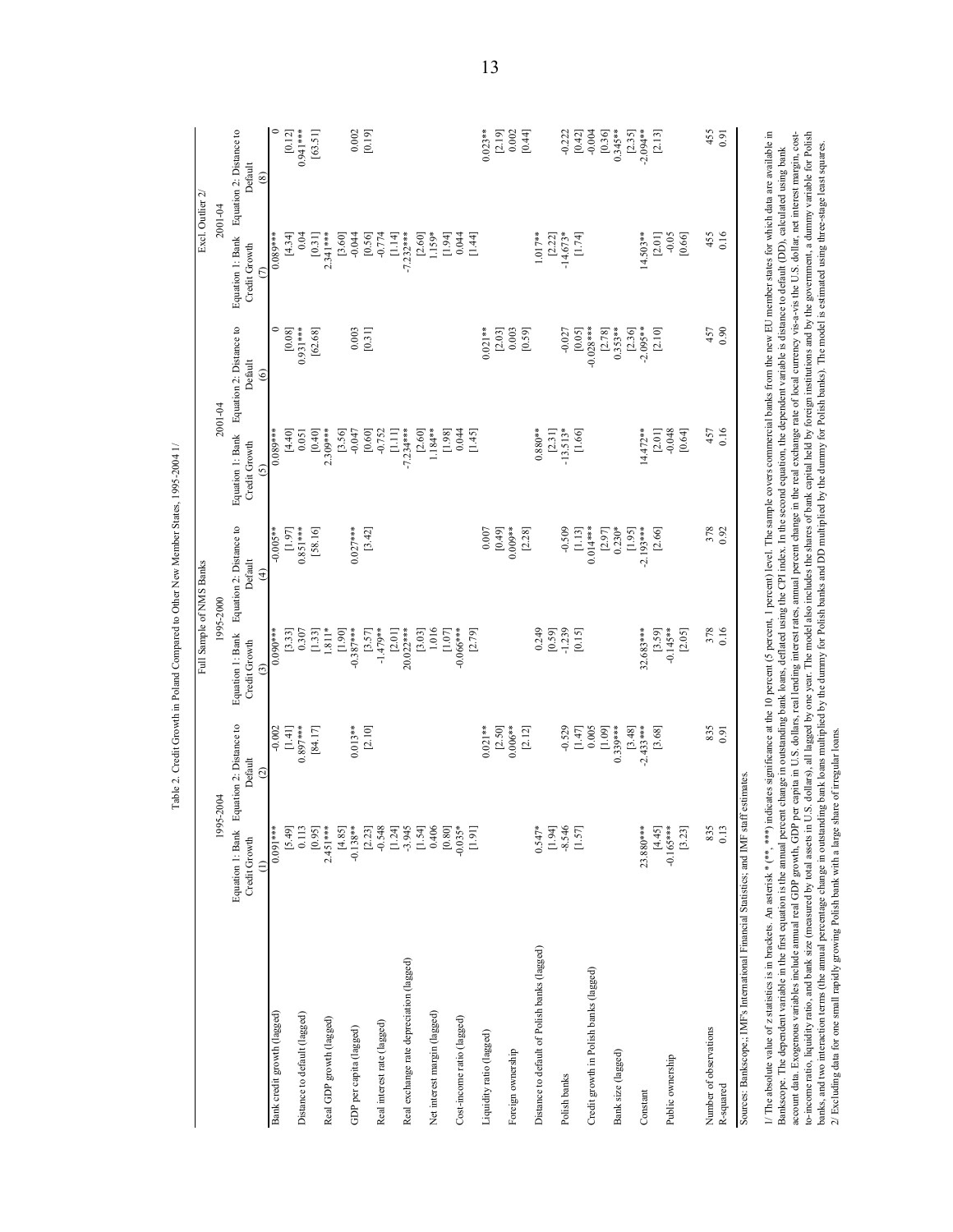13. **One possible reason for slow credit growth in Poland in recent years relates to weaknesses in the enforcement of pledges and collateral**. According to the European Bank for Reconstruction and Development, Poland scores the worst among NMS on the process aspects relating to the enforcement of pledges and collateral: (i) time, amount, and simplicity of enforcement; (ii) debtor obstruction, that is, the possibility for the debtor to obstruct the enforcement proceedings to the detriment of the chargeholder; (iii) creditor control, that is, the ability of the creditor to control or influence the conduct of the enforcement procedure; and (iv) institutions, that is, the reliability of courts and other institutions necessary to support the enforcement process.<sup>8</sup> Weaknesses in the enforcement of pledges and collateral are likely to weigh on banks' willingness to lend, reducing loan growth and the pace of financial deepening. In addition, reported difficulties in collecting accurate information about prospective corporate borrowers, especially small and medium-size enterprises, might have discouraged credit growth in Poland.<sup>9</sup>



<u>.</u>

 $8$  EBRD (2005). See also World Bank (2006).

<sup>&</sup>lt;sup>9</sup> Although progress has been made recently in addressing these obstacles to the provision of private sector credit, there is still considerable room for improvement.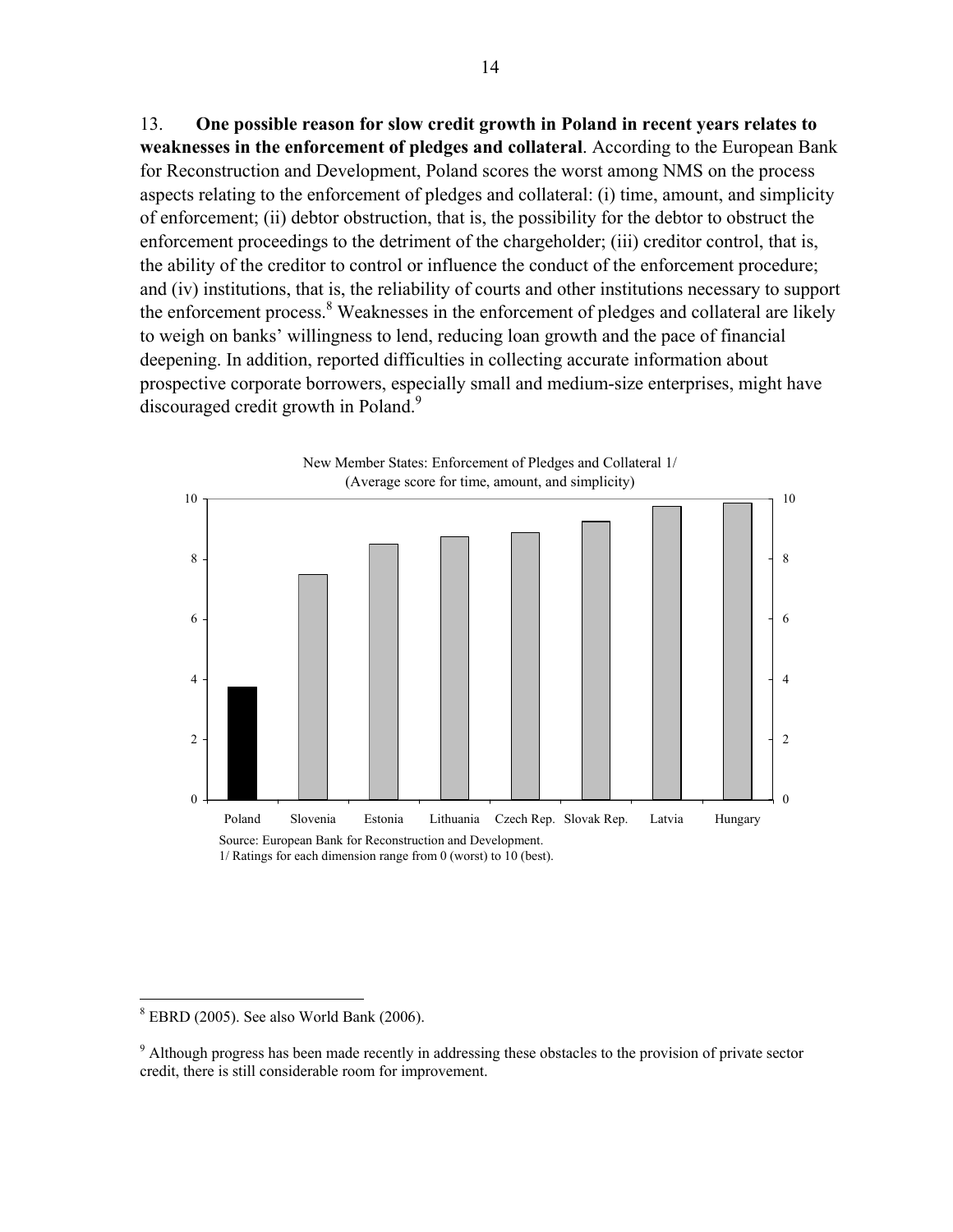14. **Unless the institutional impediments to credit growth are addressed, Poland risks falling behind not only in financial development but also in broader economic performance**. To the extent that slow credit growth in Poland reflected cyclical factors, it can be expected to pick up as the economy recovers. Indeed, recent loan statistics and senior loans officers' surveys point to strengthening demand for corporate and household credit. However, if, even during an economic upturn, credit growth remained below the level consistent with structural determinants, this would raise concerns about the implications for long-run economic growth. Recent literature suggests that financial development is crucial for fostering economic growth (King and Levine, 1993; and Rajan and Zingales, 1998). Such growth-enhancing benefits are likely to be particularly relevant for countries like Poland, where credit markets seem to be underdeveloped relative to other economies with similar levels of income, reflecting the legacy of central planning (Coricelli and Masten, 2005).

# **III. IS RAPID GROWTH OF FOREIGN CURRENCY HOUSING LENDING A CONCERN FOR FINANCIAL STABILITY?**

# **A. Background**

15. **Against the backdrop of slow overall credit growth, housing loans were the fastest growing component of private sector credit in the last decade**. During the last four years, housing loans grew at an average rate of 40 percent per year. High demand for flats and houses in an environment of falling interest rates fueled housing credit, even as the growth of employment and disposable income was sluggish. One-off effects of EU accession also contributed, particularly an announcement about forthcoming VAT hikes for construction materials and expectations of rising property prices in the wake of EU accession. As new banks entered the market and bank competition intensified, banks started to offer special promotions on household loans, which also helped stimulate demand.

16. **Foreign currency loans dominate lending for housing purposes**. While the share of foreign currency-denominated or indexed loans in *total* loans in Poland is not high by regional comparison (25 percent at end-2005) and has been declining in recent years, about 64 percent of *housing* loans were indexed to or denominated in foreign currency at end-2005—significantly more than in other NMS and one of the highest percentages in the EU. Borrowing in foreign currency for housing purposes has been attractive for households, given the still significant interest rate differential between zloty and foreign currency-indexed loans, widely held expectations of continued zloty appreciation, and the long-term maturity of housing loans (up to 30 years).<sup>10</sup> Most housing loans are at variable interest rates.

 $\overline{a}$ 

 $10$  In recent years, the Swiss franc has become a currency of choice for housing loans, because Swiss franc loans carry the lowest interest rate among foreign currency loans. Typical mortgage loan amounts are still relatively low, roughly zloty 70,000–200,000 (US\$25,000–75,000 or 2.0–5.5 times GDP per capita). Based on partial information, initial loan-to-value ratios (LTV) tend to be around 70 percent–85 percent.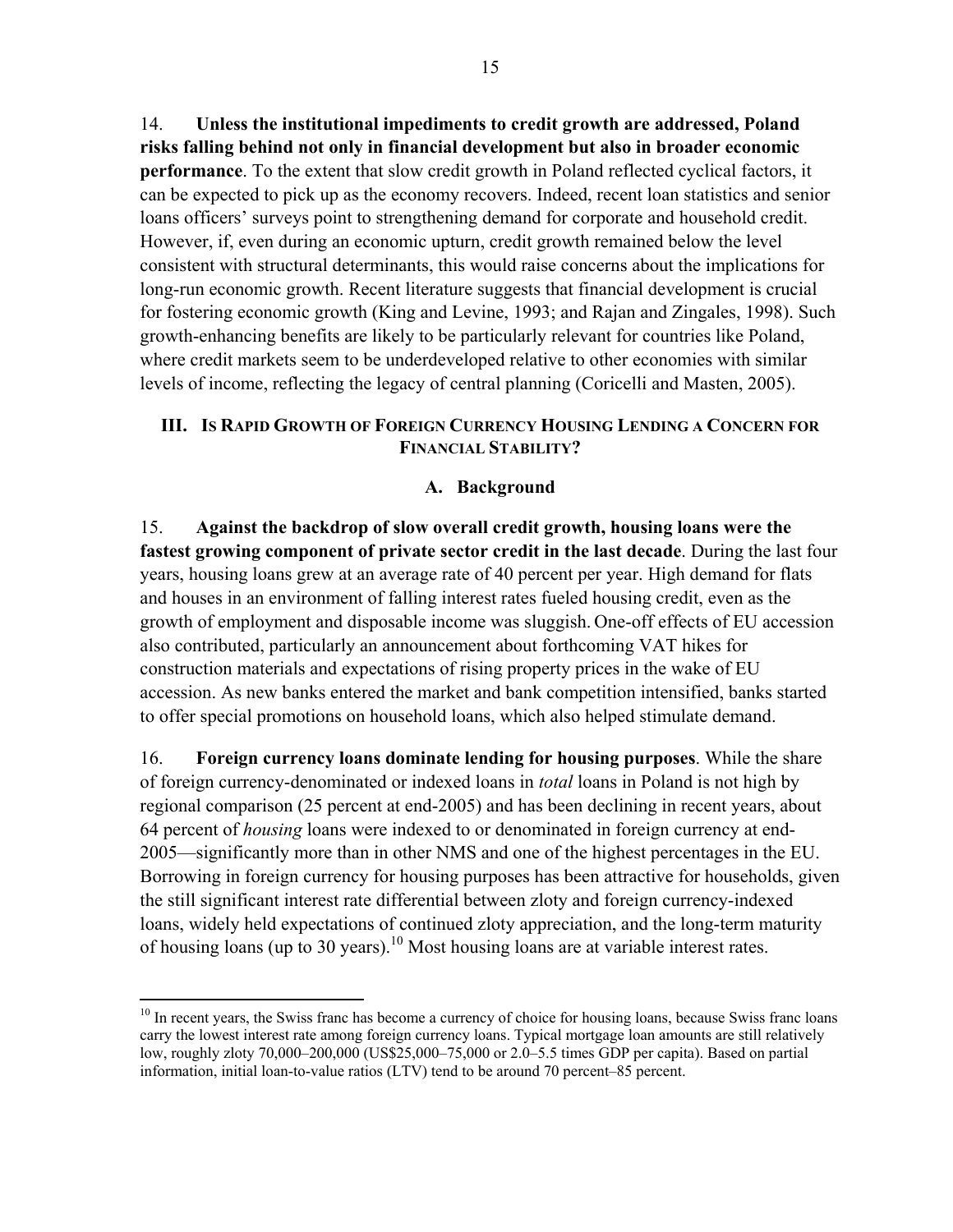

Selected New Member States: Foreign Currency-Denominated and Indexed Loans to the Private Sector (In percent of total loans)

#### **B. Analysis of Risks Associated with Foreign Currency Housing Lending**

17. **Rapid growth of foreign currency housing loans raises concerns about banks' exposure to indirect exchange rate risk**. Households are typically unhedged, which makes them vulnerable, should the zloty significantly depreciate.<sup>11</sup> The customer base for housing loans might also be changing: after several years of double-digit growth, foreign currency housing loans might be increasingly extended to individuals with lower income levels than in the past. A potential warning sign is a rising share of housing loans classified as satisfactory but repaid with a delay (up to 3 months), which supervisors are monitoring carefully. It is also possible that risk management practices in individual banks that are most aggressively engaged in foreign currency mortgage lending have weakened in a highly competitive environment. Another reason for concern is that in a country like Poland, with a short credit history, the institutional systems for the enforcement of collateral have been largely untested. The EBRD's recent assessment of these systems does not provide comfort that in the event of a large shock banks would be able to recover a significant portion of housing assets quickly (EBRD, 2005).

 $\overline{a}$ 

<sup>&</sup>lt;sup>11</sup> However, borrowers using *zloty*-denominated loans would also be vulnerable, if a large depreciation is accompanied by a significant increase in interest rates.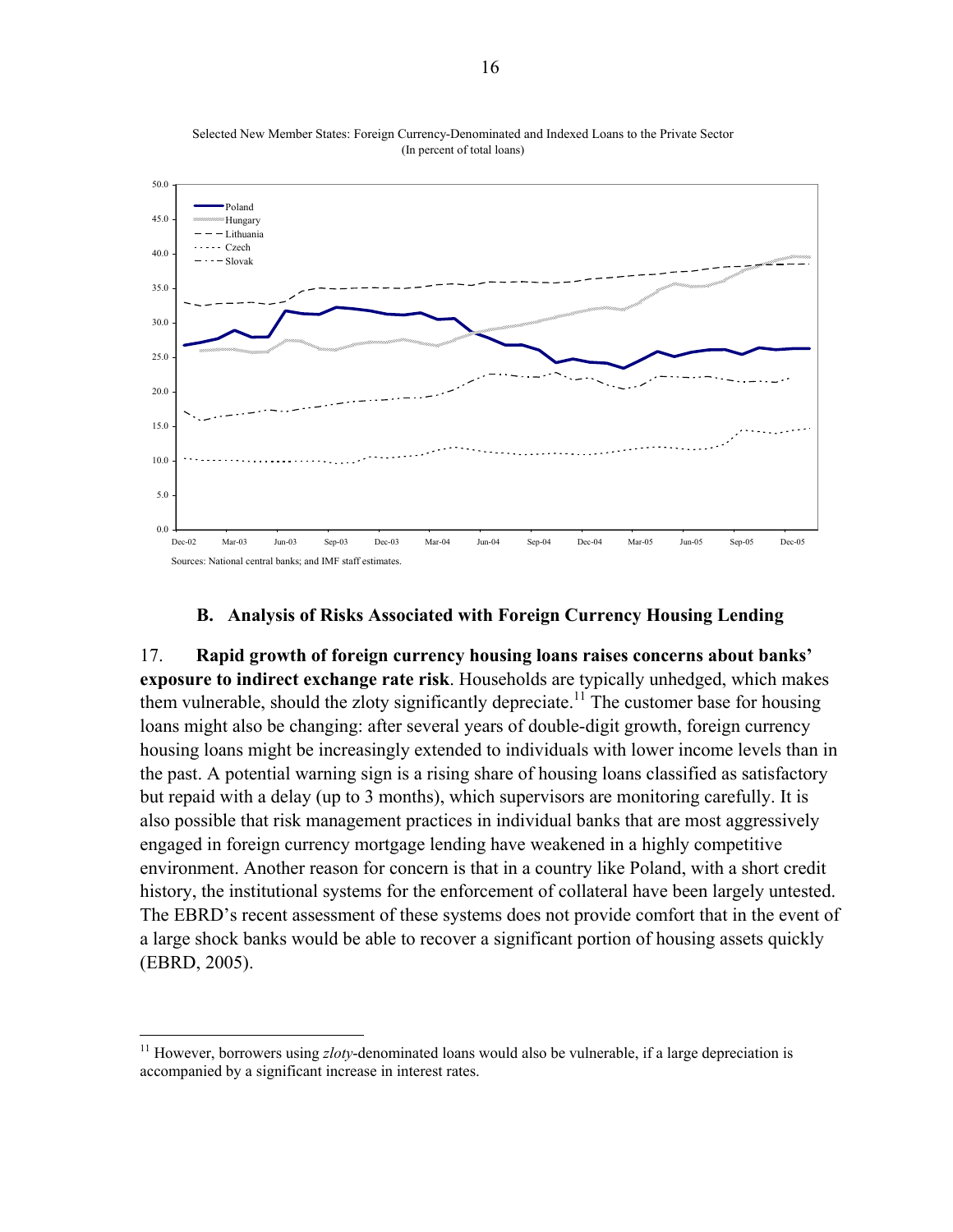18. **Yet, several considerations provide some comfort about the degree of exchange rate-related credit risks**. First, market penetration is still low—outstanding mortgage loans accounted for about 6 percent of GDP in mid-2006, covering about 3 percent of the population. Borrowing in foreign currency for housing purposes is reportedly concentrated in the upper middle income group. Income eligibility requirements for foreign currency loans are typically higher than for zloty-denominated loans, resulting in a buffer of up to 20 percent depreciation. Asset quality indicators for foreign currency housing loans have so far been better than those for zloty-denominated loans and total household loans. Lastly, housing loan contracts typically allow individuals to change the currency denomination of loans freely during the loan period, which gives borrowers an opportunity to offload exchange rate risks if they expect the zloty to depreciate. (These provisions are unlikely to provide a "safety valve" in the event of a sharp unexpected depreciation.)

19. **Based on available data, the risk of a decline in housing prices does not appear excessive**. Data on nationwide real estate developments in Poland are sketchy. In particular, the time series of secondary market data are available only for the Warsaw agglomeration and only since 2002. Broader data are available only as snapshots for selected periods. Primary market data and other proxies (for example, rents) are available for longer time periods.<sup>12</sup> Based on these partial data, it appears that housing prices have increased steadily

since 2000, partly reflecting housing shortages against the backdrop of rising incomes. During 2003–05, the growth of housing prices slowed, but, as expected, it remained above consumer price inflation. Recent housing price growth in Poland was not excessive by comparison with other EU countries.



The annual growth rates of housing prices in 2004–05 in Poland were only marginally higher than the EU-15 average and below growth rates in France, Ireland, and Spain, for example.<sup>13</sup>

<sup>1</sup>  $12$  Data limitations hindered stress testing for housing price risks in the FSAP Update.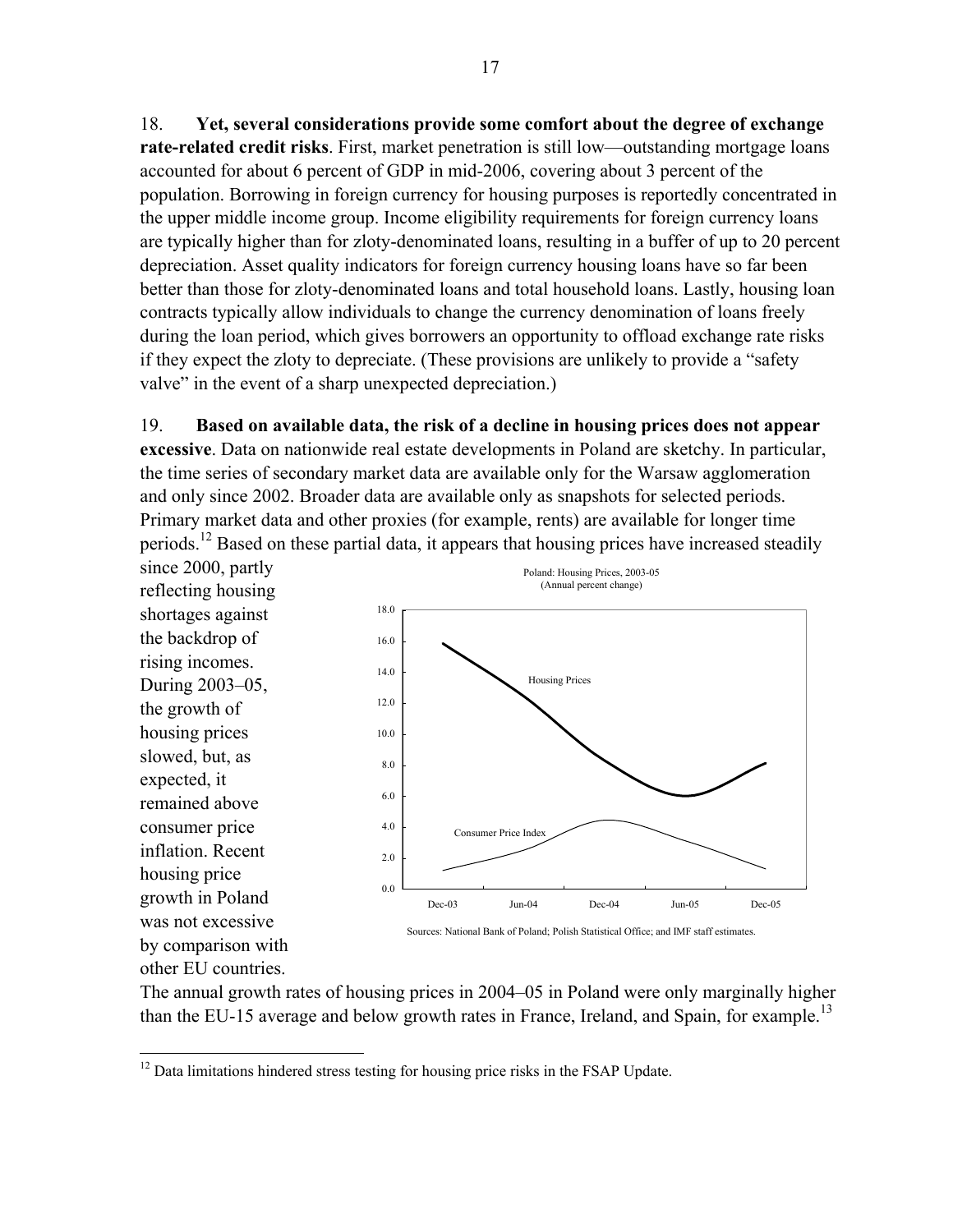

Selected European Countries: Housing Prices, 2004-05 (Annual percent change)

20. **Liquidity risks also seem to be under control, although close monitoring of foreign currency liquidity needs to continue**. For the system as a whole, deposits taken from customers exceed loans granted to customers. At the level of individual banks, however, there are substantial differences, and most small banks have to rely on additional sources of funding than customer deposits. Liquid assets have been rising in proportion to total assets, and have recently exceeded liabilities toward the financial sector, the least stable funding source. An important part of total liquidity is foreign currency liquidity, with shortterm foreign currency claims constituting about one third of liquid assets. Foreign currency liquidity has been rising in recent years, as banks have increased short-term external borrowing in tandem with domestic foreign currency lending. According to the NBP, banks have so far been able to obtain foreign currency liquidity through transactions in the foreign exchange swap market without incurring excessive costs (NBP, 2005). Nonetheless, foreign currency liquidity should continue to be closely monitored, especially since banks tend to hedge the direct exchange rate risk from the rapidly growing foreign currency mortgages using short-term foreign currency swaps.

Sources: Royal Institute of Chartered Surveyors (United Kingdom); and IMF staff estimates.

<sup>&</sup>lt;sup>13</sup> Nonetheless, the collateral risk should not be discounted, given the identified problems with the enforcement of collateral rights (EBRD, 2005).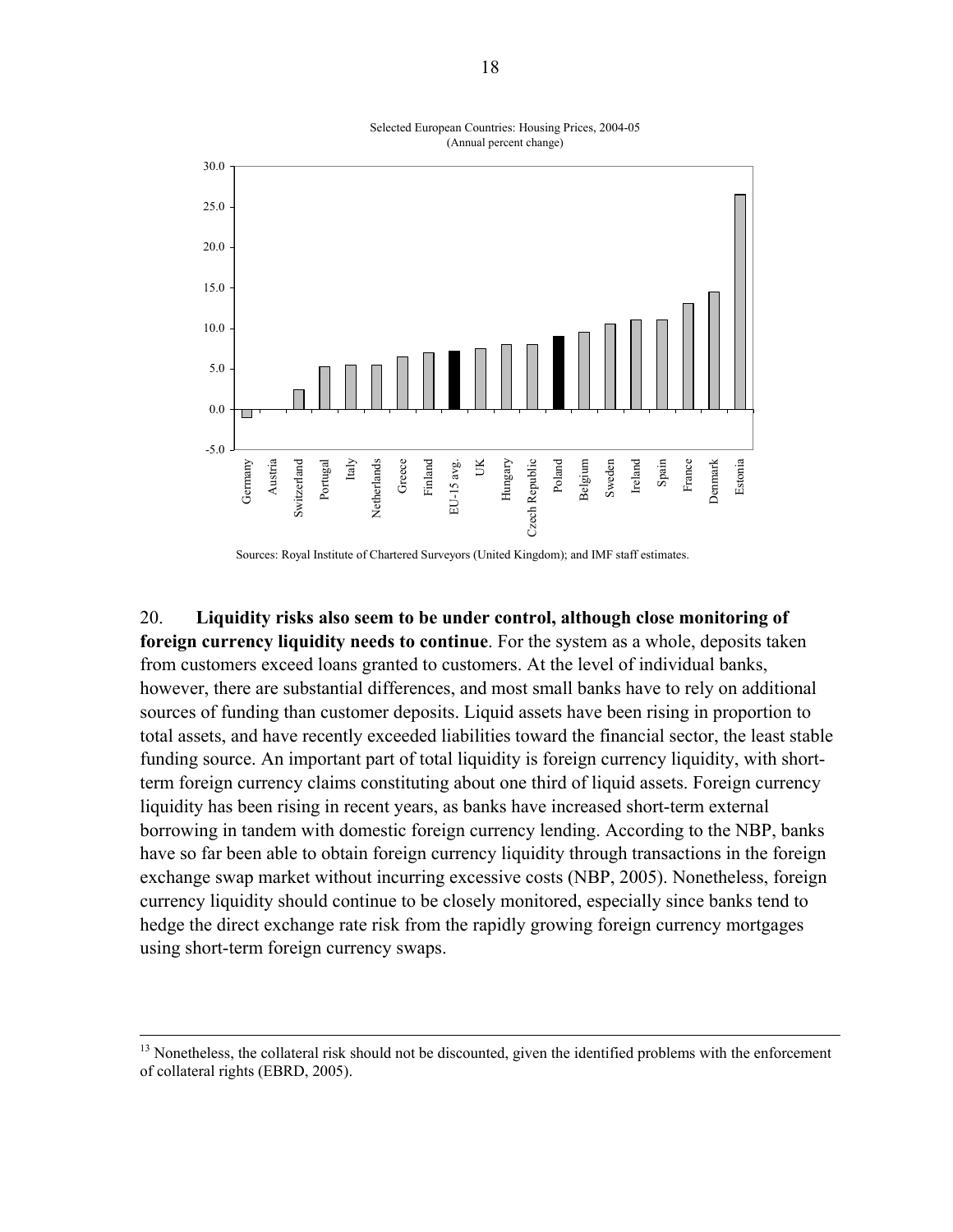21. **Next, this section examines how significant credit risks associated with housing lending are and how resilient the banking system is to these risks in more detail, using a variety of analytical approaches and data**. The section reviews aggregate indicators for the household sector, financial soundness indicators for Polish banks, and stress testing results. It also undertakes the econometric analyses of credit risk and bank soundness in the countryspecific and regional contexts.

Short-Term External Borrowing and Domestic Foreign Currency Lending, 1995-2005 (In millions of U.S. dollars)



Sources: National Bank of Poland; Polish Statistical Office; and IMF staff estimates.

#### **The balance sheet of the household sector**

22. **Aggregate household debt burden seems manageable**. Household indebtedness has been gradually rising from a low base and, at about 15 percent of GDP in 2005, does not seem excessive by cross-country standards. In 2005, household borrowing corresponded to 21 percent of annual gross disposable income and 36 percent of households' financial assets. Households' debt service ratio was 16 percent of disposable income. However, these indicators refer to the household sector as a whole and, hence, should be taken with caution: they might mask pockets of vulnerabilities, for example, in low income groups of households or small- and medium-size enterprise. Disaggregated data on household balance sheets are, unfortunately, not readily available.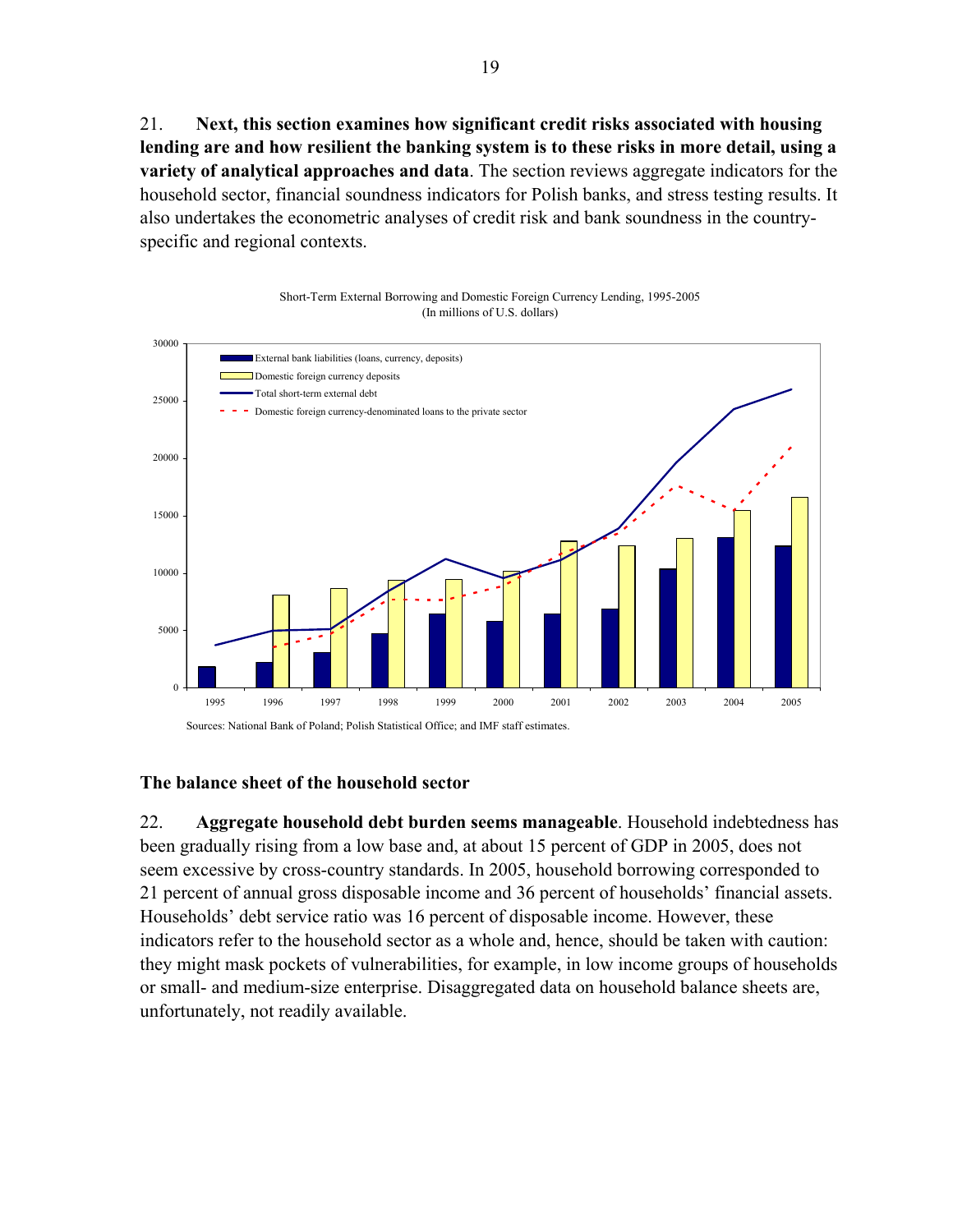

#### Poland: Household Indebtedness, 2002-05 (In percent)

Source: Polish Statistical Office; and IMF staff estimates.

 $\overline{a}$ 

23. **Aggregate currency mismatches in household balance sheets also do not appear**  excessive.<sup>14</sup> Households are unlikely to be able to borrow directly from nonresidents, and, hence, their external currency mismatches can be assumed to be negligible. Assuming conservatively that domestic foreign currency liabilities of households are unhedged and are not matched by their foreign currency assets, $15$  outstanding foreign currency liabilities of households to domestic banks can be used as a proxy for total currency mismatches in the balance sheet of the household sector. Foreign currency liabilities of households have risen from less than ½ percent of GDP in 1996 to about 4 percent of GDP in 2005. As of now, the magnitude of the mismatch does not appear alarming (a 30 percent depreciation would raise it to 5½ percent of GDP), but needs to be monitored. As domestic interest rates converge further to the euro area levels, the interest rate differential on zloty- and foreign-currencydenominated loans should narrow, stabilizing currency mismatches.<sup>16</sup>

 $14$  The analysis of balance sheet mismatches in the nonfinancial private sector is constrained by the lack of data on foreign currency assets of households, and the lack of subsectoral breakdowns for the nonfinancial private sector in the international investment position data.

<sup>&</sup>lt;sup>15</sup> Like in other NMS, households in Poland are likely to hold their wealth mostly in zloty-denominated nonfinancial assets (particularly, real estate). Most households are unlikely to be able to cover their exchange rate exposure through natural hedges, although some households might receive foreign currency-denominated remittances from members working abroad.

<sup>&</sup>lt;sup>16</sup> The above analysis was constrained by data limitations. One would need to compile a full national balance sheet to get a complete picture of sectoral mismatches and inter-sectoral linkages.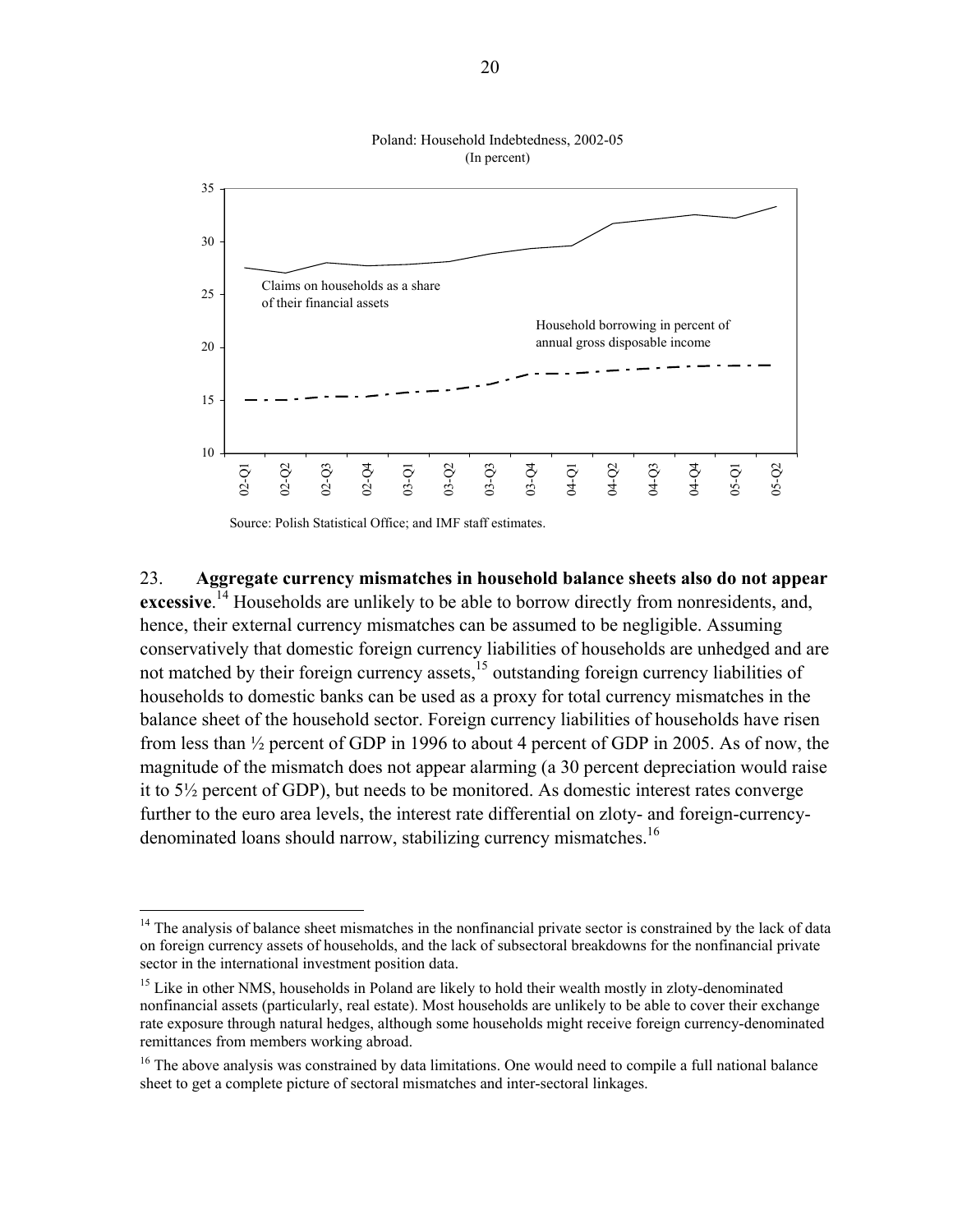#### **Financial soundness indicators and stress tests**

#### 24. **Macroprudential indicators suggest that the banking system is sound, liquid,**

**profitable, and well capitalized**. Following a temporary deterioration in 2002–03, financial soundness indicators (FSIs) have been improving steadily in recent years and are broadly in line with those for its regional peers (Table 3).<sup>17</sup> However, a regional comparison of an aggregate measure of bank soundness, distance to default, implies that the soundness of Polish banks has on average lagged behind banks in other central and eastern European countries (CEECs) and the Baltics in recent years. At the same time, the dispersion of distance to default in Poland has been the lowest among the NMS, however, implying greater homogeneity of bank soundness indicators than in other NMS.

|  | Table 3. Poland: Financial Soundness Indicators for the Banking Sector, 1998-2005 |              |  |  |  |
|--|-----------------------------------------------------------------------------------|--------------|--|--|--|
|  |                                                                                   | (In percent) |  |  |  |

|                                                        | 1998     | 1999     | 2000 | 2001 | 2002     | 2003 | 2004 | 2005 |
|--------------------------------------------------------|----------|----------|------|------|----------|------|------|------|
| Capital adequacy                                       |          |          |      |      |          |      |      |      |
| Regulatory capital to risk-weighted assets             | 11.7     | 13.1     | 12.9 | 13.5 | 14.2     | 13.8 | 15.4 | 14.5 |
| Regulatory Tier I capital to risk-weighted assets 1/   | 14.0     | 14.7     | 14.1 | 14.1 | 14.2     | 13.9 | 15.3 | 14.4 |
| Capital to assets                                      | 7.0      | 7.1      | 7.2  | 8.0  | 8.7      | 8.3  | 8.0  | 7.8  |
| Classified loans net of provisions to capital 2/       | 33.2     | 54.3     | 59.4 | 58.9 | 63.6     | 68.7 | 36.8 | 21.4 |
| Nonperforming loans net of provisions to capital 3/    |          | .        |      |      | $\cdots$ | 31.1 | 22.5 | 11.9 |
| Asset composition and quality                          |          |          |      |      |          |      |      |      |
| Classified loans to gross loans 2/                     | 10.5     | 13.3     | 15.0 | 17.9 | 21.1     | 21.2 | 14.9 | 11.0 |
| Nonperforming loans to gross loans 3/                  | $\cdots$ | $\cdots$ |      |      | $\cdots$ | 10.4 | 9.2  | 7.7  |
| Sectoral distribution of loans to total loans          |          |          |      |      |          |      |      |      |
| Loan to households 4/                                  | 33.8     | 37.0     | 39.7 | 42.4 | 41.4     | 43.7 | 48.0 | 52.3 |
| Loans to non-financial corporations 4/                 | 66.2     | 63.0     | 60.3 | 57.6 | 58.6     | 56.3 | 52.0 | 47.7 |
| <b>Earnings and profitability</b>                      |          |          |      |      |          |      |      |      |
| Return on average assets (after-tax)                   | 0.6      | 0.9      | 1.1  | 0.9  | 0.5      | 0.5  | 1.4  | 1.6  |
| Return on average equity (after-tax)                   | 9.1      | 13.2     | 15.4 | 12.4 | 6.1      | 5.8  | 17.1 | 20.7 |
| Interest margin to gross income 5/                     | 70.3     | 63.7     | 60.8 | 53.3 | 54.4     | 55.7 | 56.4 | 57.7 |
| Non-interest income (net) to gross income 6/           | 29.7     | 36.3     | 39.2 | 46.7 | 45.6     | 44.3 | 43.6 | 42.3 |
| Noninterest expenses to gross income 7/                | 68.0     | 70.1     | 67.9 | 68.6 | 71.5     | 78.9 | 77.1 | 72.3 |
| Liquidity                                              |          |          |      |      |          |      |      |      |
| Liquid assets to total assets (liquid assets ratio) 8/ | 28.8     | 15.6     | 17.0 | 17.8 | 24.1     | 26.1 | 26.2 | 26.2 |
| Liquid assets to borrowed funds 8/                     | 32.7     | 17.7     | 19.2 | 20.2 | 27.4     | 29.5 | 29.8 | 29.6 |
| Sensitivity to market risk                             |          |          |      |      |          |      |      |      |
| Net open positions in foreign exchange to capital      |          | $-1.5$   | 5.3  | 2.1  | 1.1      | 0.3  | 1.5  | 2.5  |

Source: National Bank of Poland.

 $\overline{a}$ 

1/ Tier 1 capital consists of core capital reduced by a shortfall in specific / impairment provisions.

2/ The definition of classified loans was changed in 2004.

3/ Nonperforming loans defined as arrears over 90 days.

4/ The definition of the sectors changed in 2002.

5/ No deductions of income from other deposit takers.

6/ No deductions of expenses paid to other deposit takers.

7/ Noninterest expenses comprise fees and commission costs, other operating costs, depreciation, personnel costs, and other general expenses.

8/ Liquid assets comprise cash, balances at the NBP accounts, placements at banks maturing in up to 1 month, debt securities admitted to public trading, and units in open-ended investment funds. Borrowed funds are all liabilities other than provisions, capital, and earnings.

<sup>&</sup>lt;sup>17</sup> A historically large stock of irregular loans in Poland partly reflects strict loan classification rules, which until 2004 were based on the 30 day rule rather than the 90 day rule, which is more common across the world.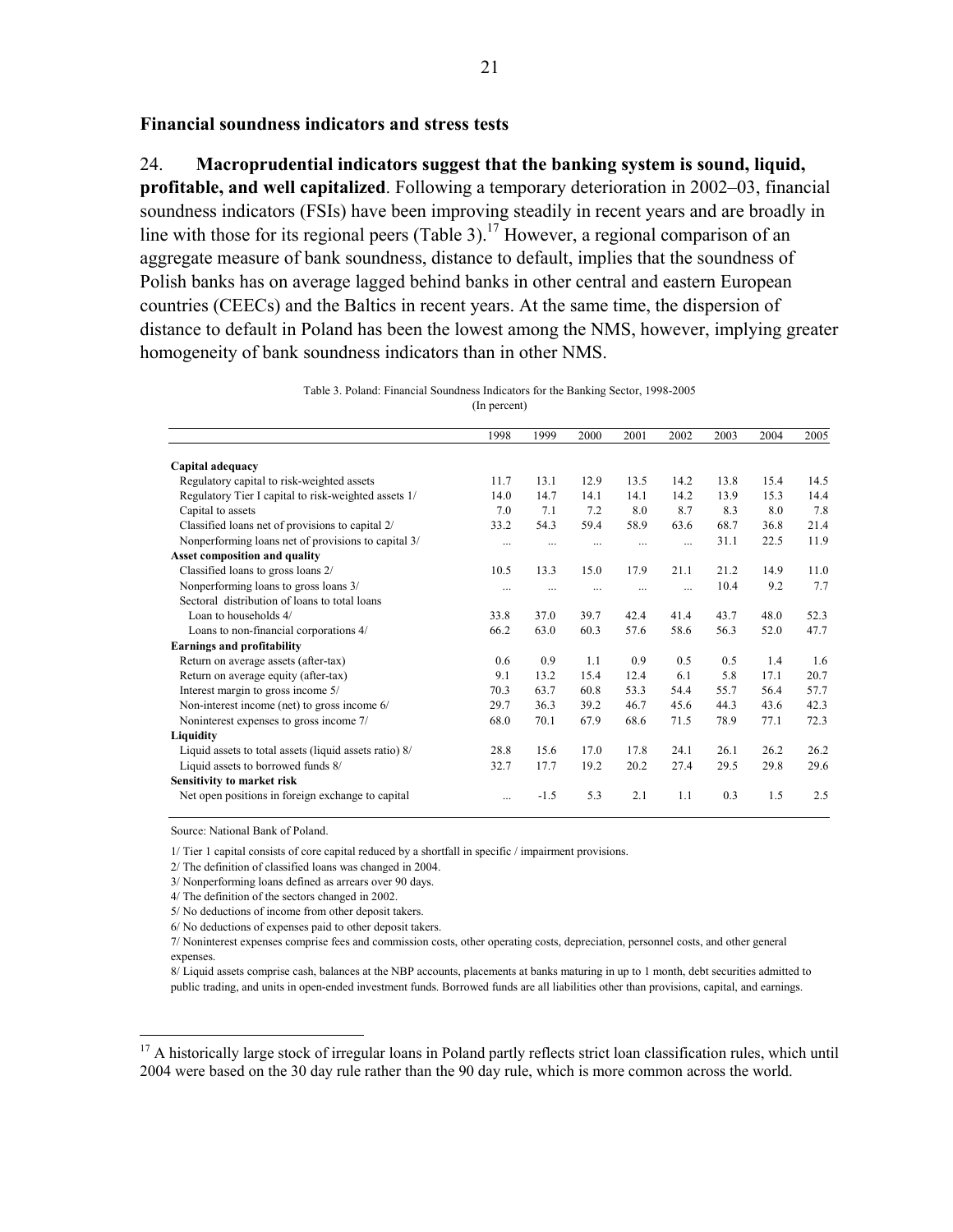

New Members States: Distance to Default of Commercial Banks, 1996–2004 1/

Source: Bankscope; IMF staff estimates.

 $\overline{a}$ 

1/ Distance to default measures the number of standard deviations a return realization would have to fall for equity to be depleted (see Box 1 for more details). The Central and Eastern European countries include the Czech Republic, Hungary, Poland, Slovak Republic, and Slovenia. The Baltic countries include Estonia, Latvia, and Lithuania.

25. **Market indicators for Polish banks are also generally positive, but ratings are lagging behind some CEEC peers**. Polish banking stock prices have grown rapidly in recent years, faster than the general Polish stock market index.18 Fitch's Banking System Indicator (BSI) ranks Poland the same as Hungary, Latvia, Lithuania, and the Slovak Republic, but below the Czech Republic, Estonia, and Slovenia.<sup>19</sup> Financial strength ratings by Moody's are lower for Polish banks than for their CEEC peers, in line with the distance-to-default measures.

# 26. **Stress tests carried out by the Polish authorities during the FSAP Update suggested that Polish banks would be able to withstand a major increase in credit risk associated with housing loans**. 20 The most relevant stress tests in an environment of rapid

<sup>&</sup>lt;sup>18</sup> For example, at the Warsaw Stock Exchange, the WIG-Banking index has increased on average by 32 percent per annum between end-1998 and mid-2006, compared with about 23 percent for the WIG general index.

<sup>&</sup>lt;sup>19</sup> See Fitch Ratings (2005a, c) and Moody's Investor Service (2005). The BSI measures intrinsic bank systemic risk on a scale of A (very high quality) to E (very low quality). Poland's BSI ranking is D (low quality).

<sup>20</sup> For more details, see the accompanying Technical Note on *Stress Testing of the Banking System*.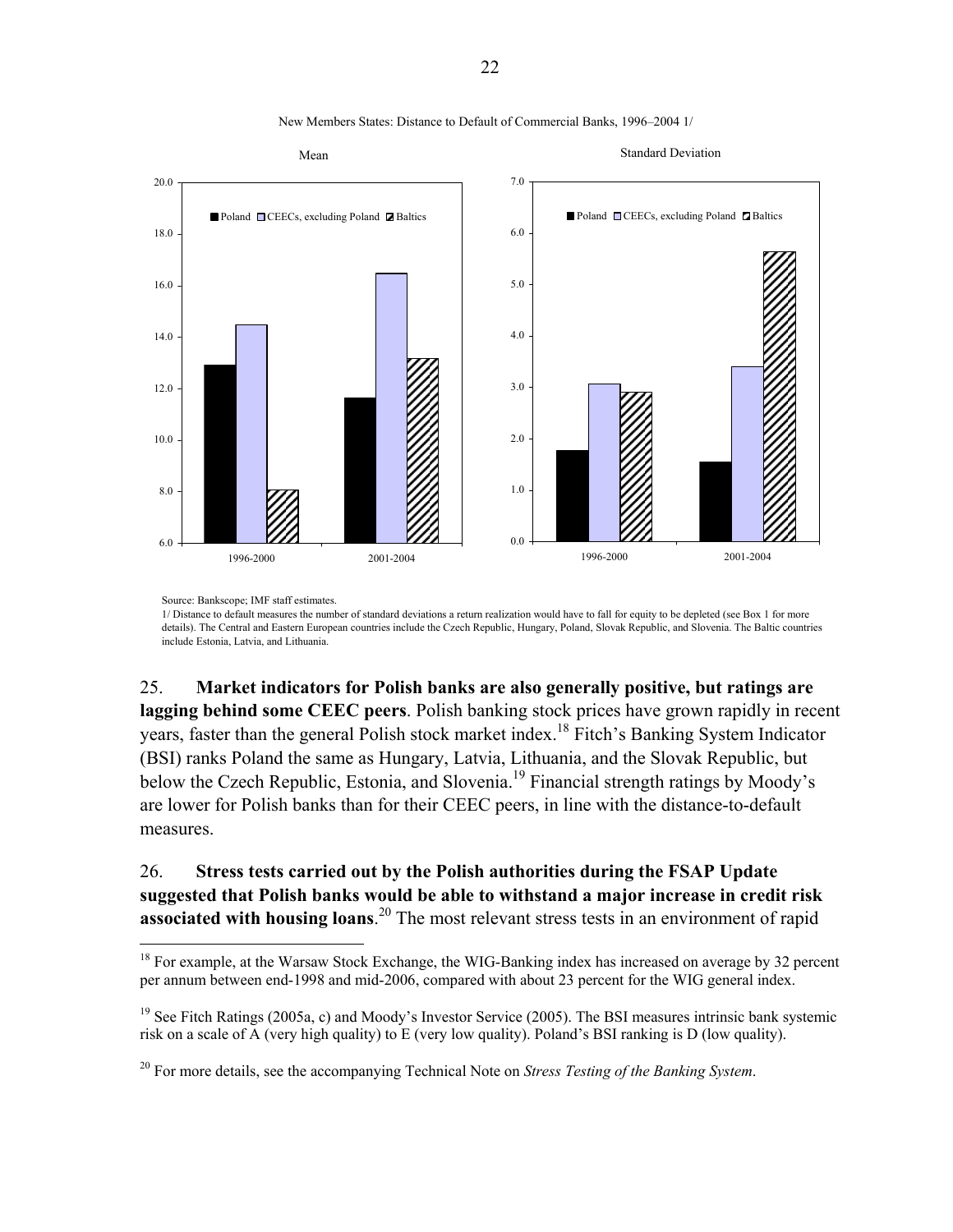credit growth are those based on satisfactory and special mention loans, as any worsening in the new loans will be first seen in these categories. If about one fifth of loans classified as satisfactory and special mention were to migrate to doubtful (a major shock, compared to historical experiences), capital adequacy ratios would drop to 8 percent in banks with assets representing about one fifth of total banking sector assets. If 10 percent of performing foreign currency loans to households became classified, banking sector capital would decline only by about 2 percent, and all banks would remain solvent. The results of interbank contagion stress tests suggest that contagion through the interbank market currently does not present a systemic risk: a random failure of a bank is expected to result in only very small losses as a percent of total banking system assets. $21$ 

## **Poland-specific econometric modeling of credit risk**

27. **An econometric model of default risk using aggregate data for Poland suggests that the exchange-rate related credit risk is currently low** (Table 4). The regression models default risk on corporate and household loans (measured as the share of nonperforming loans in total outstanding corporate or household loans) as a function of various macroeconomic variables, such as industrial production, real wages, unemployment rate, real effective exchange rate, and real interest rates. The results show that credit risk in the household sector is *negatively* correlated with exchange rate depreciation, possibly because, in the event of exchange rate depreciation, the increase in household incomes, reflecting greater competitiveness and higher economic growth, tends to compensate for the increased debt-service payments on foreign currency-indexed loans. Variables proxying economic growth and income indeed seem to be the most important determinants of credit risk relating to household and corporate loans. One caveat for interpreting these results is that the above analysis uses monthly data on classified loans, while Polish banks review their portfolios quarterly.

28. **Another reason for caution is that these results are based on aggregate data, which do not take into account the distribution of risks across banks**. Even if the aggregate risks associated with the rapid growth of foreign currency lending to households seem low, the exposures of individual banks might be significant. The business strategies of foreign-owned banks for foreign currency lending in Poland have differed, in part reflecting differences in their experiences with this type of lending in their home markets (Box 2). Some banks have restricted foreign currency lending through internal policies, while others have aggressively expanded foreign currency lending to gain market shares. The share of foreign currency loans in portfolios of some banks has increased sharply in recent years.<sup>22</sup>

1

<sup>21</sup> See the accompanying Technical Note on *Stress Testing of the Banking System*.

 $22$  Fitch Ratings (2005a and 2005c).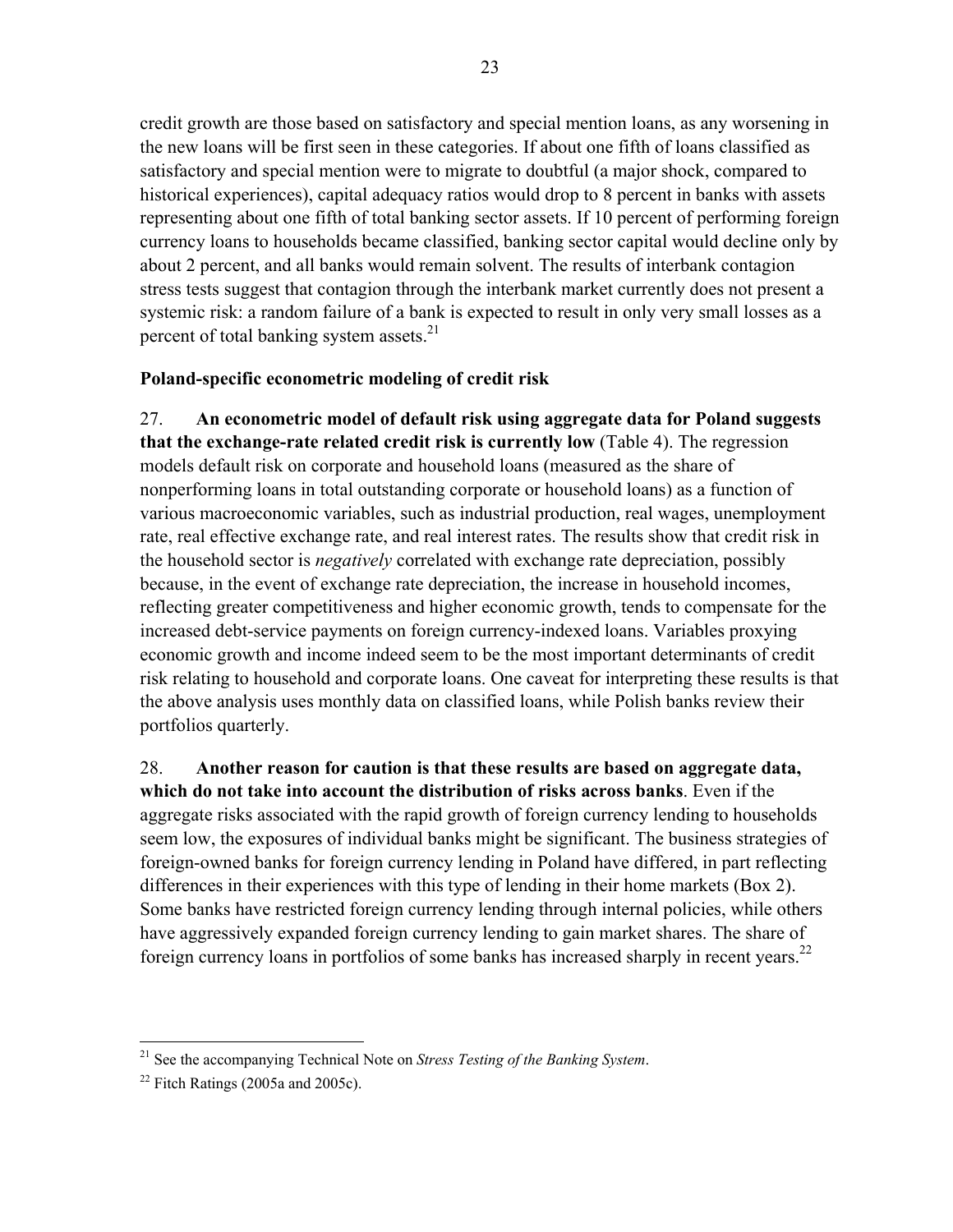|                             |             | Corporates            |                          | Households          |             |
|-----------------------------|-------------|-----------------------|--------------------------|---------------------|-------------|
|                             | Coefficient | Probability           |                          | Coefficient         | Probability |
| DNPLRTC_12                  | 0.45        | 0.00                  | DNPLRTH_6                | 0.27                | 0.00        |
| $Dip_8$                     | $-5.08$     | 0.01                  | <b>DNPLRTH 7</b>         | 0.33                | 0.00        |
| Dip 9                       | $-6.15$     | 0.00                  | <b>DNPLRTH 8</b>         | $-0.25$             | 0.00        |
| $Dip_10$                    | $-5.11$     | 0.00                  | DNPLRTH 9                | $-0.13$             | 0.12        |
| Dwr 11                      | 8.25        | 0.00                  | DNPLRTH 10               | 0.17                | 0.05        |
| DRUP_2                      | 0.81        | 0.00                  | $Dip_1$                  | $-1.37$             | 0.13        |
|                             |             |                       | $Dip_6$                  | $-3.65$             | 0.00        |
|                             |             |                       | Dip 8                    | $-1.16$             | 0.20        |
|                             |             |                       | Dwr_6                    | $-3.46$             | 0.03        |
|                             |             |                       | DRUP <sub>_3</sub>       | 0.26                | 0.02        |
|                             |             |                       | DRUP 10                  | 0.27                | 0.02        |
|                             |             |                       | DRPR_2                   | 0.06                | 0.11        |
|                             |             |                       | DRPR 8                   | 0.09                | 0.01        |
|                             |             |                       | DRPR 9                   | 0.05                | 0.13        |
|                             |             |                       | Dreer 2                  | 3.51                | 0.00        |
|                             |             |                       | Dreer 7                  | $-3.09$             | 0.01        |
|                             |             |                       | Dreer_9                  | 3.43                | 0.01        |
| Observations                | 96          |                       | Observations             | 96                  |             |
| Adjusted R-squared          | 0.44        |                       | Adjusted R-squared       | 0.51                |             |
| Specification tests         |             |                       |                          |                     |             |
|                             | Statistic   | Probability           |                          | Statistic           | Probability |
| Chow test:                  | 0.81        | 0.61                  | Chow test:               | 0.89                | 0.54        |
| AR 1-4 test:                | 0.33        | 0.86                  | AR 1-4 test:             | 0.20                | 0.94        |
| ARCH 1-4 test:              | 0.66        | 0.62                  | ARCH 1-4 test:           | 0.29                | 0.88        |
| Heteroskedasticity test:    | 0.51        | 0.90                  | Heteroskedasticity test: | 1.49                | 0.11        |
| Static Long-Run Equation 2/ |             |                       |                          |                     |             |
|                             | Coefficient | Probability           |                          | Coefficient         | Probability |
| Dip                         | $-29.51$    | 0.01                  | Dip                      | $-10.07$            | 0.00        |
| Dwr                         | 14.90       | 0.00                  | Dwr                      | $-5.64$             | 0.05        |
| <b>DRUP</b>                 | 1.46        | 0.00                  | <b>DRUP</b>              | 0.87                | $0.00\,$    |
| <b>DRPR</b>                 |             |                       | <b>DRPR</b>              | 0.34                | 0.02        |
| Dreer                       |             |                       | Dreer                    | 6.28                | 0.10        |
| Sensitivity Analysis        |             |                       |                          | Change in NPL ratio |             |
|                             |             | Mean Stand. Deviation | 1 STD Adverse Shock      | Corporates          | Households  |
| Dip                         | 0.005       | 0.03                  | $-0.03$                  | 0.89                | 0.31        |
| Dwr                         | 0.004       | 0.02                  | $0.02\,$                 | 0.33                | 0.13        |
| <b>DRUP</b>                 | 0.078       | 0.27                  | 0.34                     | 0.50                | 0.30        |
| <b>DRPR</b>                 | $-0.079$    | 0.79                  | 0.71                     |                     | 0.24        |
| Dreer                       | 0.002       | 0.02                  | 0.03                     |                     |             |

Table 4. Modeling the Probability of Default on Corporate and Household Bank Loans in Poland

Source: National Bank Poland, Polish Statistical Office, and IMF staff estimates.

1/ The dependent variables are nonperforming loans as a share of total outstanding corporate and household loans, respectively (denoted by NPLRTC and NPLRTH). Explanatory variables include industrial production (ip), real average gross wages (wr), unemployment rate (RUP), real effective exchange rate (reer), and policy rate in real terms (RPR). "D" denotes a one-period difference, and lower case letters indicate logarithms. A positive change in the real effective exchange rate indicates appreciation. The model was estimated using the OLS method on a sample from January 1998 to December 2005. Parsimonious dynamic models for the nonperforming loan ratios were obtained using general-to-specific modeling, starting with 12 lags for all variables.

2/ DNPLRTC or DNPLRTH=  $β1 + β2 *Dip + β3 *Dwr + β4 *DRUP + β5 *DRPR + β6 *Dreer. Constant is not reported. A dash indicates$ that the variable is statistically insignificant and is not included in the long-run solution.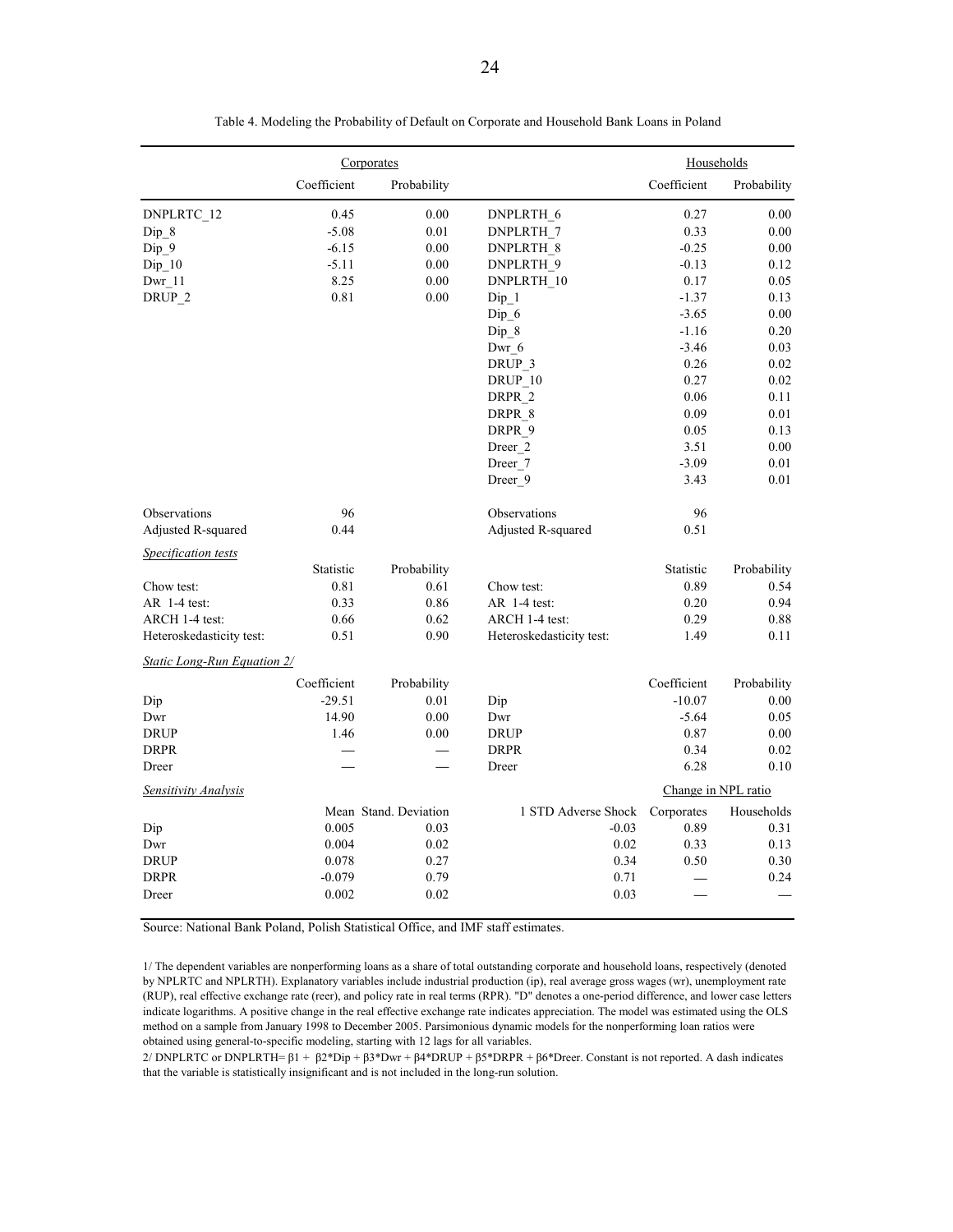# **Box 2. How Experiences in Home Countries Have Affected Foreign Banks' Strategies for Foreign Currency Mortgage Lending in the NMS**

Reflecting different experiences in home countries, Italian-owned banks have generally been more cautious in offering foreign currency mortgages through their CEEC subsidiaries; Austrian banks have been promoting such mortgages aggressively in the CEECs (Fitch, 2005c).

In *Italy*, exchange rate depreciation in the early 1990s wreaked havoc on the country's mortgage market, saddling borrowers with higher loan payments. There were no major bank failures, but banks suffered a serious reputational damage, and have become very averse to mortgage lending in foreign currency.

In *Austria*, experiences with foreign currency mortgage lending have been more positive. Nonetheless, the Financial Sector Stability Assessment (FSSA) for Austria (IMF, 2005a) noted that foreign currency lending by banks to domestic customers is unusually prevalent in Austria, especially for house mortgages, and while the risks are well understood and managed by the banks (and the system is "generally sound and resilient"), many borrowers are not hedged. The report suggested continuing efforts to educate customers and ensure that banks—particularly the smaller ones—further improve their risk management.

# **Cross-country econometric analysis using bank-level data**

 $\overline{a}$ 

29. **Rapidly expanding foreign currency housing lending does not seem to have come at the expense of financial soundness**. A graphical analysis of publicly available bank-level data on total outstanding loans suggests that rapidly expanding Polish banks are financially sound.<sup>23</sup> Although there does not seem to be a strong relationship between credit growth and capital adequacy at the individual bank level, credit growth in banks with a high share of irregular loans has been slow. Plotting distance to default vis-à-vis bank credit growth also does not suggest that rapid credit growth has been associated with weaknesses in individual banks.<sup>24</sup> A similar analysis using detailed supervisory data on foreign currency lending by all Polish banks was conducted by the Polish authorities during the FSAP Update. It rendered similar conclusions: banks actively engaged in foreign currency lending are well capitalized and sound. A small negative correlation was found between measures of foreign currency

<sup>&</sup>lt;sup>23</sup> These bank-level data are from the Bankscope database, which provides balance sheet and income account data for about 60 percent of all commercial banks, accounting for about 85 percent of total banking system assets. The data set comprises large, medium, and small banks; and domestically and foreign-owned banks, and, hence, is fairly representative.

<sup>&</sup>lt;sup>24</sup> There is one exception (not shown in the chart): a small domestically owned bank, which has been expanding its loan portfolio rapidly, even though irregular loans account for about half of its loan portfolio. The bank might have been slow to write off these loans because of tax reasons.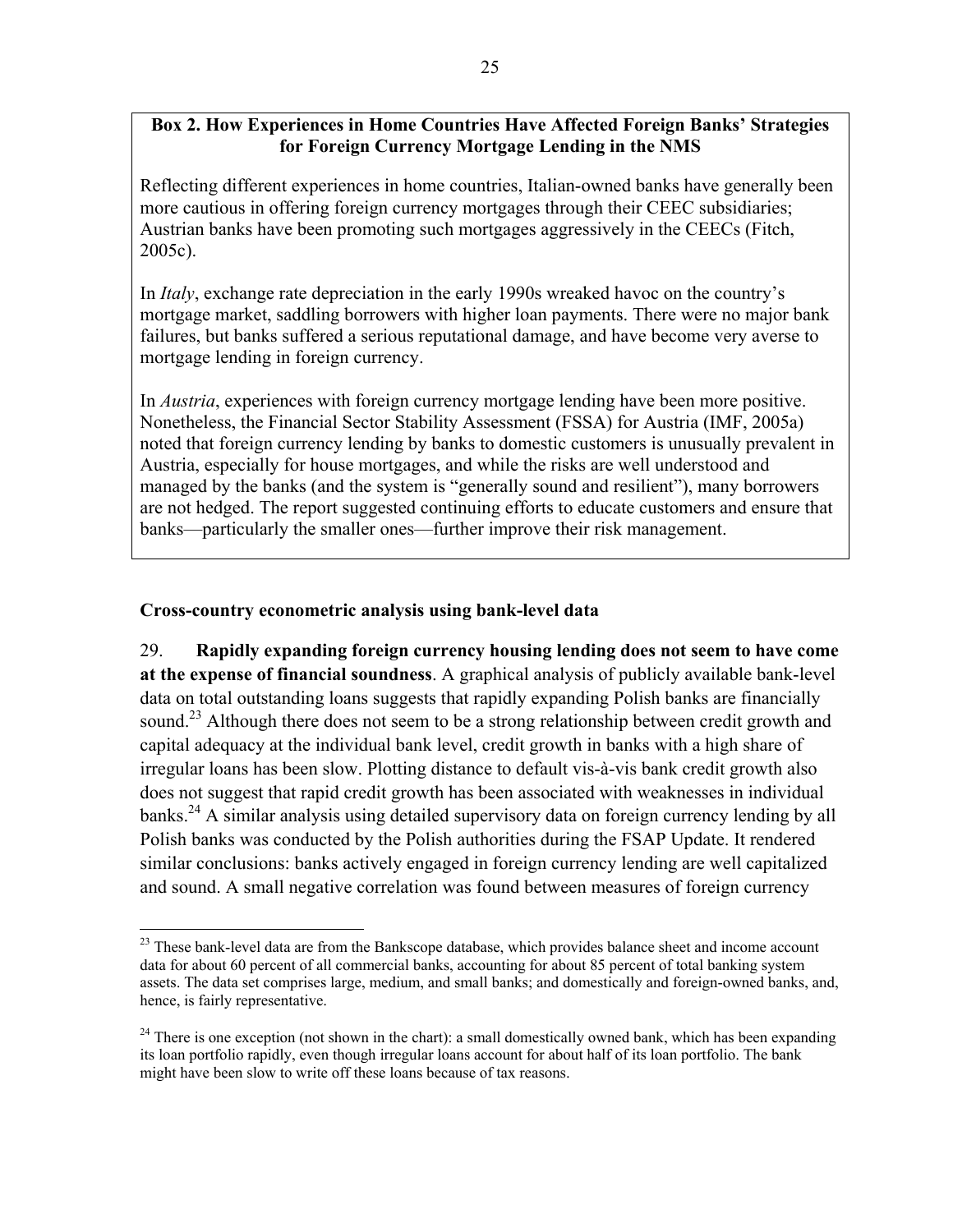lending (the share of foreign currency loans in bank loan portfolio and the annual percent change in foreign currency loans) and measures of bank soundness (distance to default and the capital-adequacy ratio), but this correlation was statistically insignificant.



Sources: Bankscope; and IMF staff estimates. 1/ Data refer to 2005 or 2004, depending on data availability for individual banks. Each bubble represents a banking institution, and the bubble size reflects the bank's total assets in U.S. dollars. The black line indicates a linear trend.

Poland: Bank Credit Growth and Distance to Default, 2004



Sources: Bankscope; and IMF staff estimates.

1/ Data refer to 2004. Each bubble represents a banking institution, and the bubble size reflects the bank's total assets in U.S. dollars. The black line indicates a linear trend.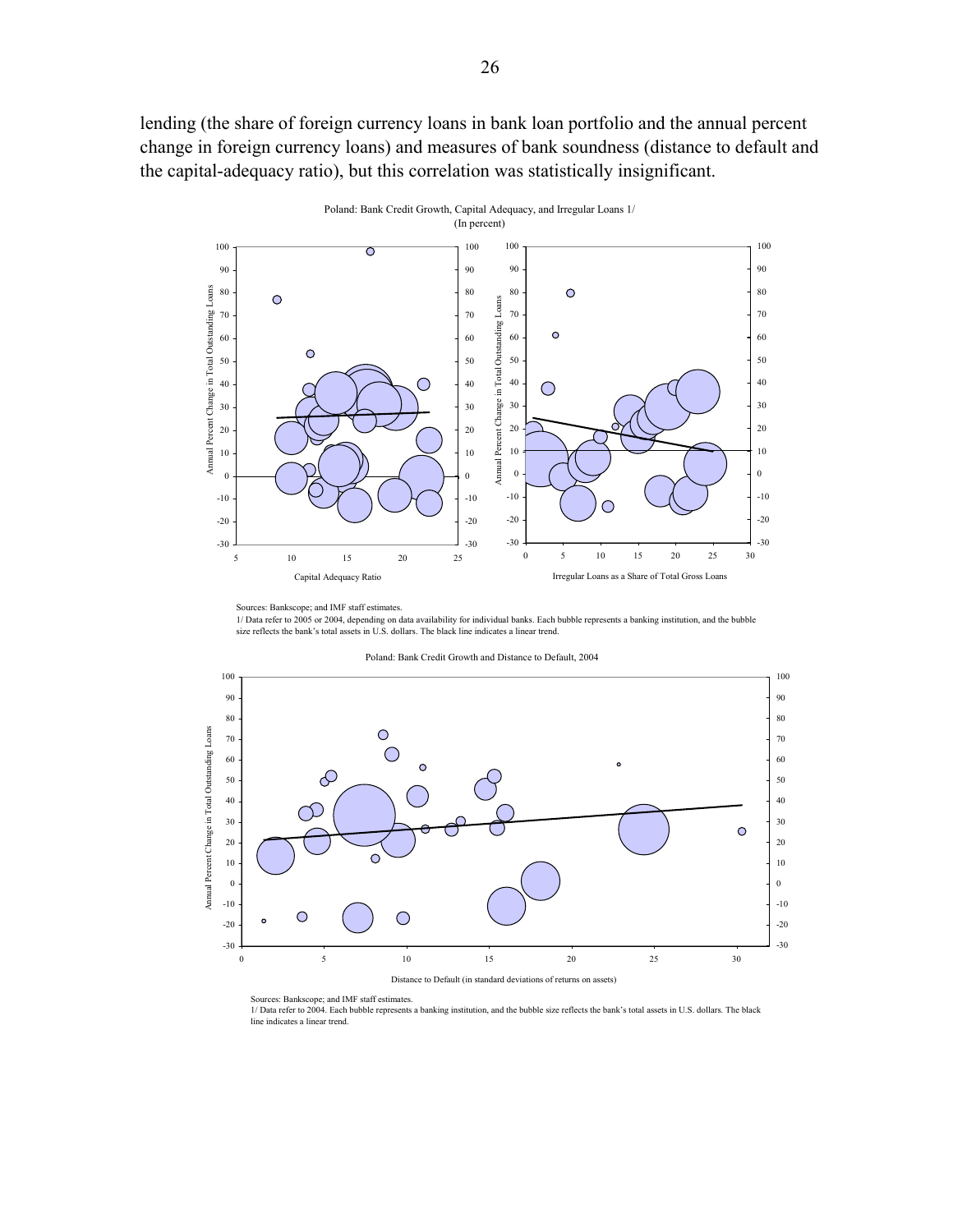27

30. **The cross-country econometric analysis using publicly available bank-level data for the NMS shows that, in Poland, stronger banks have been expanding more rapidly in recent years and credit growth has not had any apparent negative effect on bank**  soundness.<sup>25</sup> The coefficient on distance to default in the equation for bank credit growth in Poland was positive and statistically significant in 2001–04, in contrast to other NMS, where rapid credit growth seems to have become broad-based and independent of bank soundness during that period (Table 2, Column 7). Like in other NMS, recent credit growth in Poland does not seem to have weakened banks (Table 2, Column 8). These results are robust using the sample of Polish banks only. The soundness of Polish banks in recent years has been positively correlated with economic growth, real interest rates, bank profitability and liquidity, and negatively correlated with the level of economic and institutional development (proxied by GDP per capita); exchange rate depreciation does not seem to have had any significant impact on bank soundness in recent years (Table 5, Column 2).

31. **Financial risks in banks with large and rapidly expanding foreign currency loan portfolios do not seem statistically different from those in other banks**: loan growth in banks with large and rapidly growing foreign currency loan portfolios seems to have been positive correlated with bank soundness (that is, sounder banks are expanding at a faster rate) (Table 5, Column 3), and loan growth in such banks has not had any identifiable effect on bank soundness so far (Table 5, Column 4). The same result holds for banks with large and rapidly growing household loan portfolios (Table 5, Columns 5–6). There is one difference, however: banks with large and rapidly growing *household* loan portfolios seem to be generally weaker than other Polish banks (the coefficient on the dummy variable identifying such banks is negative and statistically significant in Table 5, Column 6), while banks with large and rapidly growing *foreign currency* loan portfolios seem to be just as sound as other Polish banks (the coefficient on the dummy variable identifying such banks is statistically insignificant in Table 5, Column 4). This finding implies that banks with large and rapidly growing household credit exposures require close supervisory attention independent of the currency of their loan denomination.

 $\overline{a}$  $25$  For more details, see the Technical Note "Credit, Growth and Financial Stability."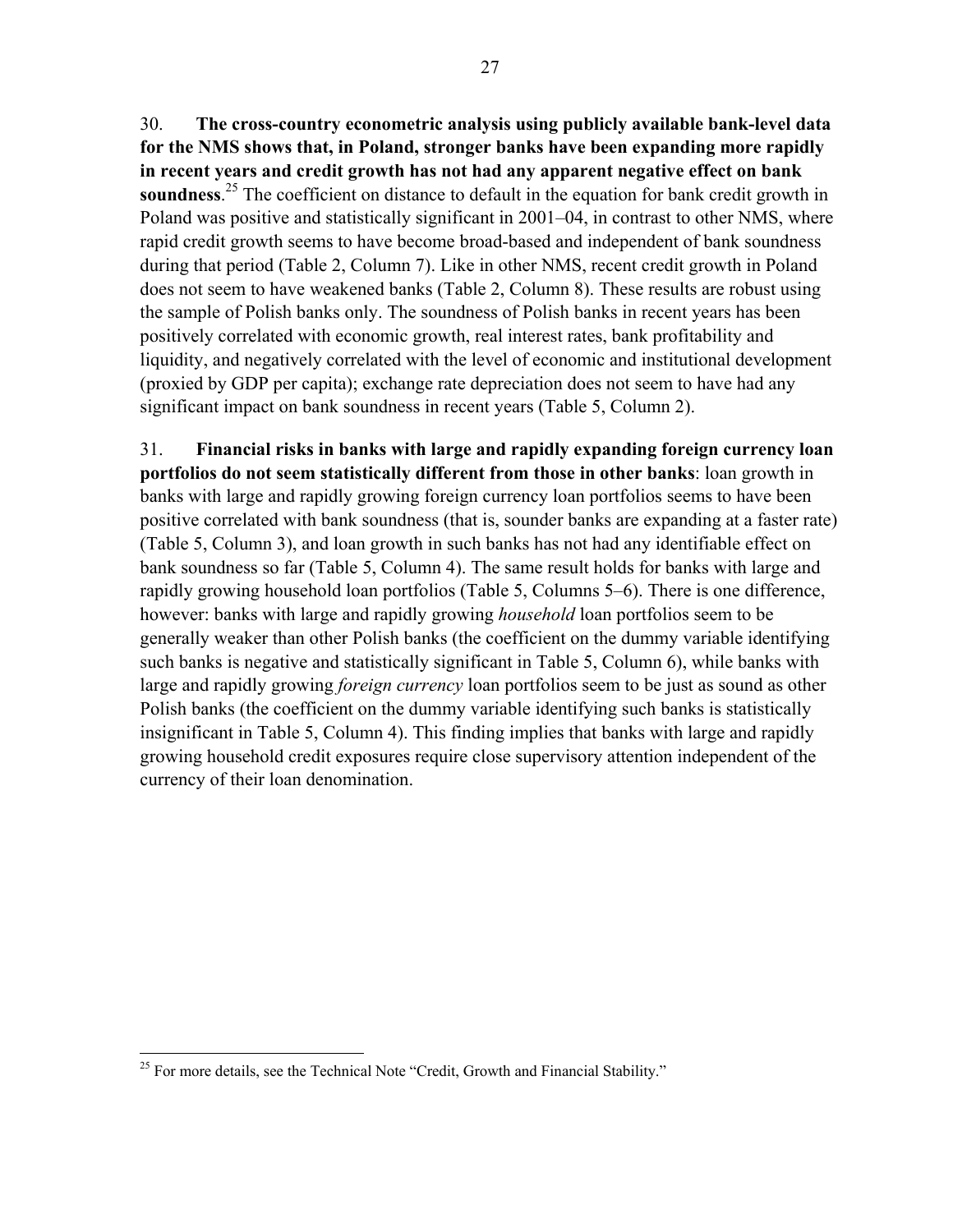|                                                                                                                                                                                                                                                                                                                                                                                               |                      | <b>Total Credit</b>  |                                                                         | Foreign Currency Credit | Household Credit                                                                                                                                             |                          |
|-----------------------------------------------------------------------------------------------------------------------------------------------------------------------------------------------------------------------------------------------------------------------------------------------------------------------------------------------------------------------------------------------|----------------------|----------------------|-------------------------------------------------------------------------|-------------------------|--------------------------------------------------------------------------------------------------------------------------------------------------------------|--------------------------|
|                                                                                                                                                                                                                                                                                                                                                                                               | Equation 1: Bank     |                      | Equation 2: Distance to Equation 1: Bank Credit Equation 2: Distance to |                         | Equation 1: Bank Credit Equation 2: Distance to                                                                                                              |                          |
|                                                                                                                                                                                                                                                                                                                                                                                               | Credit Growth        | Default              | Growth                                                                  | Default                 | Growth                                                                                                                                                       | Default                  |
|                                                                                                                                                                                                                                                                                                                                                                                               | €                    | $\widehat{\alpha}$   | $\widehat{c}$                                                           | $\widehat{E}$           | $\tilde{c}$                                                                                                                                                  | $\circ$                  |
| Bank credit growth (lagged)                                                                                                                                                                                                                                                                                                                                                                   | $0.142**$<br>[2.03]  | [0.82]<br>$-0.007$   | $0.121*$<br>$[1.80]$                                                    | $-0.013$<br>[1.49]      | $0.149**$<br>[2.43]                                                                                                                                          | $-0.008$<br>[1.03]       |
| Distance to default (lagged)                                                                                                                                                                                                                                                                                                                                                                  | $1.137***$           | $0.868***$           | 1.429****                                                               | $0.914***$              | $1.423***$                                                                                                                                                   | $0.906***$               |
|                                                                                                                                                                                                                                                                                                                                                                                               | [3.48]               | [21.60]              | [4.08]                                                                  | [20.87]                 | [4.17]                                                                                                                                                       | [21.26]                  |
| Distance to default of banks with large and rapidly growing FX loans (lagged)                                                                                                                                                                                                                                                                                                                 |                      |                      | 24.172                                                                  |                         |                                                                                                                                                              |                          |
|                                                                                                                                                                                                                                                                                                                                                                                               |                      |                      | [0.91]                                                                  |                         |                                                                                                                                                              |                          |
| Distance to default of banks with large and rapidly growing household loans (lagged)                                                                                                                                                                                                                                                                                                          |                      |                      |                                                                         |                         | 0.282<br>[0.05]                                                                                                                                              |                          |
| Real GDP growth (lagged)                                                                                                                                                                                                                                                                                                                                                                      | 4.142                | 1.590**              | 3.342                                                                   | 0.575                   | 6.198                                                                                                                                                        | 0.985                    |
|                                                                                                                                                                                                                                                                                                                                                                                               | [0.66]               | $[2.06]$             | [0.52]                                                                  | [0.72]                  | [1.05]                                                                                                                                                       | [1.34]                   |
| GDP per capita (lagged)                                                                                                                                                                                                                                                                                                                                                                       | $-0.322$             | $-0.224**$           | $-0.499$                                                                | $-0.154$                | $-0.661$                                                                                                                                                     | $0.178*$                 |
| Real interest rate (lagged)                                                                                                                                                                                                                                                                                                                                                                   | [0.40]<br>$-0.321$   | $0.961***$<br>[2.26] | $-0.936$<br>[0.63]                                                      | 0.244<br>[1.54]         | 1.412<br>[0.88]                                                                                                                                              | [1.91]<br>0.613          |
|                                                                                                                                                                                                                                                                                                                                                                                               | [0.08]               | [1.97]               | [0.23]                                                                  | [0.47]                  | [0.38]                                                                                                                                                       | $[1.33]$<br>$-4.001$     |
| Real exchange rate depreciation (lagged)                                                                                                                                                                                                                                                                                                                                                      | $-23.528$            | $-2.121$             | $-13.606$                                                               | $-6.526**$              | $-1.479$                                                                                                                                                     |                          |
| Net interest margin (lagged)                                                                                                                                                                                                                                                                                                                                                                  | $3.233***$<br>[1.03] | $0.248**$<br>[0.75]  | $5.887***$<br>[0.60]                                                    | $0.545***$<br>[2.30]    | $3.411***$<br>[0.07]                                                                                                                                         | $0.251***$<br>[1.53]     |
|                                                                                                                                                                                                                                                                                                                                                                                               | $[3.31]$             | [2.06]               |                                                                         | [2.74]                  | [3.79]                                                                                                                                                       |                          |
| Cost-to-income ratio (lagged)                                                                                                                                                                                                                                                                                                                                                                 | $-0.001$             | 0.013                | $[3.70]$<br>$0.046$                                                     | $0.031***$              | $-0.003$                                                                                                                                                     | $[2.22]$<br>$0.022*$     |
|                                                                                                                                                                                                                                                                                                                                                                                               | [0.01]               | [1.03]               | [0.46]                                                                  | [2.50]                  | [0.04]                                                                                                                                                       | $[1.91]$                 |
| Liquidity ratio (lagged)                                                                                                                                                                                                                                                                                                                                                                      | $-0.442**$           | $0.095***$           | $-0.508**$                                                              | $0.075***$              | $-0.515***$                                                                                                                                                  | $0.068**$                |
|                                                                                                                                                                                                                                                                                                                                                                                               | [0.1]                | [3.48]               | [2.37]                                                                  | $[2.81]$                | [2.41]                                                                                                                                                       | [2.52]                   |
| Foreign ownership                                                                                                                                                                                                                                                                                                                                                                             | 0.083                | $-0.011$             | $0.114*$                                                                | 0.003                   | 0.077                                                                                                                                                        | $-0.001$                 |
|                                                                                                                                                                                                                                                                                                                                                                                               | [1.39]               | [1.49]               | [1.85]                                                                  | [0.35]                  | [1.34]                                                                                                                                                       | [0.20]                   |
| Banks with large and rapidly growing FX loans                                                                                                                                                                                                                                                                                                                                                 |                      |                      | $-270.268$<br>[0.88]                                                    | 10.549<br>[0.63]        |                                                                                                                                                              |                          |
| Banks with large and rapidly growing household loans                                                                                                                                                                                                                                                                                                                                          |                      |                      |                                                                         |                         | 1.872                                                                                                                                                        | $-3.721**$               |
|                                                                                                                                                                                                                                                                                                                                                                                               |                      |                      |                                                                         |                         | [0.03]                                                                                                                                                       | [2.18]                   |
| Credit growth through banks with large and rapidly growing FX loans (lagged)                                                                                                                                                                                                                                                                                                                  |                      |                      |                                                                         | $-0.626$<br>[0.53]      |                                                                                                                                                              |                          |
| Credit growth through banks with large and rapidly growing household loans (lagged)                                                                                                                                                                                                                                                                                                           |                      |                      |                                                                         |                         |                                                                                                                                                              | $0.134*$<br>[1.82]       |
| Observations                                                                                                                                                                                                                                                                                                                                                                                  | 96                   | $\frac{6}{2}$        | $\overline{\infty}$                                                     | $\overline{8}$          | $\overline{\infty}$                                                                                                                                          | $\overline{\phantom{0}}$ |
| R-squared                                                                                                                                                                                                                                                                                                                                                                                     | 0.36                 | 0.84                 | 0.42                                                                    | 0.87                    | 0.44                                                                                                                                                         | $0.87\,$                 |
| outronding bank looned in the coond anish the dependent with he dictional of collection of the collection of the contract the contract the contract include include income control CDD per online and londing<br>Sources: Bankscope; IMF's International Financial Statistics; and IMF staff estimates.<br>Notes: The sample covers Polish commercial banks for which data are available in l |                      |                      |                                                                         |                         | 3ankscope (accounting for more than 85 percent of total banking system assets). The dependent variable in the first equation is the annual percent change in |                          |

Table 5. Modeling Credit Growth and Bank Soundness in Poland, 2001-04 Table 5. Modeling Credit Growth and Bank Soundness in Poland, 2001-04

outstanding bank loans, in real terms. In the second equation, the dependent variable is distance to default, calculated using bank acount data. Exogenous variables include annual real GDP growth, GDP per capita in U.S. do interest rates, the annual percent change in the real exchange rate of local currency vis-a-vis the U.S. dollar, the net interest margin, the cost-to-income ratio, the liquidity ratio, and bank size (measured by total asse year. The model also includes the shares of bank capital held by foreign institutions and by the government. The model using three-stage least squares. For more details, see the accompanying multi-country Selected Issues P outstanding bank loans, in real terms. In the second equation, the dependent variable is distance to default, calculated using bank account data. Exogenous variables include annual real GDP growth, GDP per capita in U.S. d Export Structure and Credit Growth.

28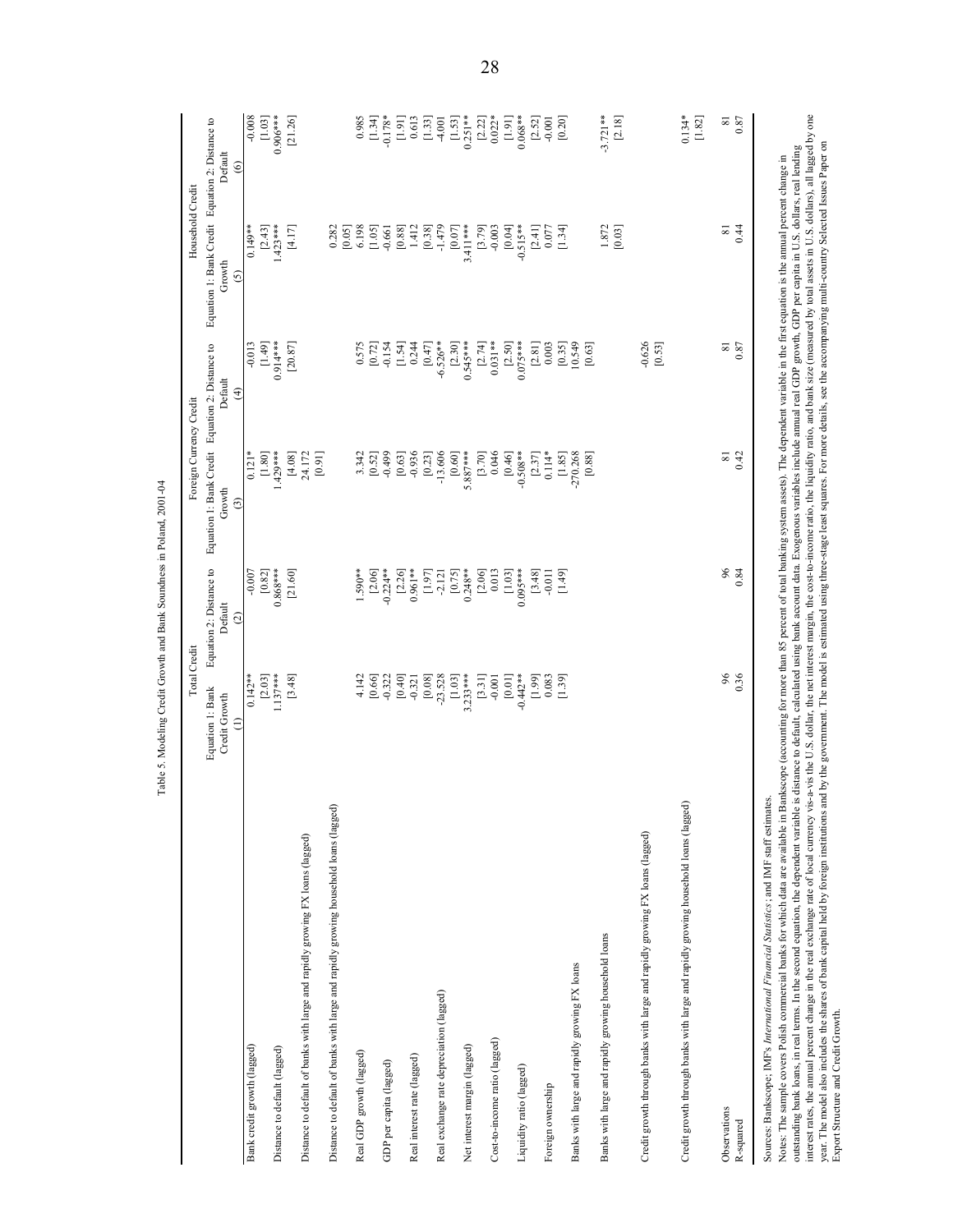#### **IV. POLICY RESPONSE TO RAPID GROWTH OF FOREIGN CURRENCY CREDIT**

#### **A. Lessons from Cross-Country Experiences**

32. **Experiences of other European countries where housing lending in foreign currency has been popular (for example, Austria, Ireland, and Italy) provide limited guidance for Poland**. Although some banks suffered significant reputational damage when exchange rates depreciated, actual losses from exchange rate-related credit risk were fairly small in these countries, largely because exchange rate depreciation did not persist for long (Box 2). However, the fact that *ex post* losses turned out to be small does not imply that *a priori* risks had been negligible. *A priori* risks might well be even larger in Poland, because legal and risk management frameworks in Poland are likely to be weaker than in the industrial countries in question and foreclosure practices in Poland have largely been untested, given the short lending history in this country.

33. **A broader analysis of cross-country experiences suggests that encouraging proper credit assessment and risk management by banks and individuals is a policy priority in an environment of rapid credit growth**. Countries have used a variety of supervisory, regulatory and administrative measures to manage rapid credit growth in foreign currency (Appendix). A detailed analysis of country experiences by Hilbers and others (2005), suggests that these measures are likely to be most effective when implemented as part of a broad policy package that addresses regulatory flaws, strengthens supervision and introduces institutional arrangements for market infrastructure to ensure sound lending growth. In some cases, it might not be possible to limit foreign currency lending through regulation alone, for example, if incentives for such lending reflect macroeconomic factors. Attempts to do so might encourage circumvention, for example, by moving business offshore or to the nonbank sector. If risks from rapid growth in foreign currency lending are localized and concentrated in individual institutions, enhanced supervision of such institutions would be the best way to address such risks, without increasing regulatory burden. However, in cases when addressing the underlying macroeconomic imbalances is not feasible and there are significant risks to financial and/or macroeconomic stability, there might still be a case for using regulatory measures as a second-best response. Preference should be given to riskbased regulatory measures, in conjunction with strengthening supervision.

#### **B. Policy Response in Poland**

34. **The Polish authorities have already taken several steps to address the risks associated with rapid growth in foreign currency lending.** In 2005, the Commission for Banking Supervision (CBS) increased the risk weight on housing loans with loan-to-value ratios exceeding 50 percent to 100 percent (from 50 percent previously, which had been consistent with prevalent international practice).<sup>26</sup> Subsequently, the CBS introduced new

 $\overline{a}$ 

 $26$  The weight remains at 50 percent for loans with LTV ratios below 50 percent.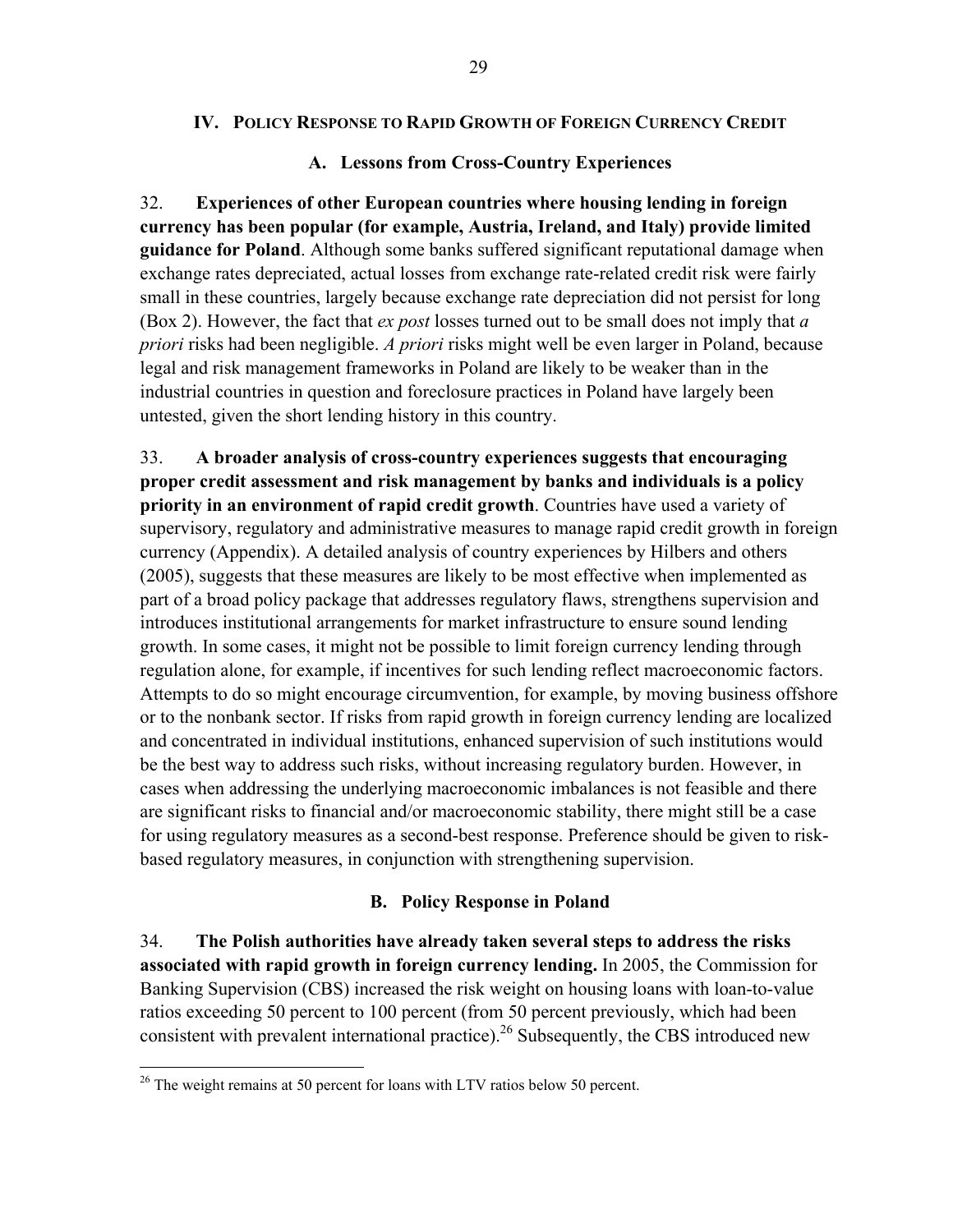prudential recommendations for lending in foreign currency, which came into effect in July 2006. These recommendations aimed at further improving risk management and disclosure in line with good international practices. The CBS recommended that banks strengthen default risk assessments, conduct regular stress tests for the mortgage portfolio, and better inform borrowers about exchange rate exposures. Next, the authorities intend to follow up on these recommendations in the course of the regular on-site and off-site supervisory process. The authorities also indicated that they stand ready to introduce additional, quantitative restrictions on foreign currency lending, if necessary.

35. **Staff's analysis presented in this paper does not point to any specific evidence that would suggest the need for introducing administrative regulations aimed at slowing foreign currency credit growth.** The analysis implies the need for ensuring sound credit assessment and risk management practices, especially in banks actively engaged in foreign currency and household lending. Based on the econometric and other analyses discussed above, the risks from rapid credit growth seem localized and concentrated in individual institutions and are contained. Hence, an enhanced supervision of weaker institutions would be the best way to address such risks, without increasing the overall regulatory burden on the banking sector. Regulatory measures to restrict foreign currency housing lending risk being particularly counterproductive in Poland, as they might further slow the pace of financial deepening, drive business offshore or to the nonbank sector. With interest rates expected to converge to the euro-zone levels in the coming years, incentives for foreign-currency lending are likely to diminish naturally.

# **V. CONCLUSIONS**

36. **An econometric comparison of Poland's credit growth experiences with those in other NMS suggests that, without continued improvements in the institutional framework for sound lending, Poland will continue to lag behind other NMS in financial deepening**. Slow credit growth reflects not only slow economic growth in recent years and the efforts to improve banks' balance sheets in the beginning of this decade, but also institutional and structural factors. Further improvements in process-related aspects of collateral enforcement, the quality of company accounting and auditing, and the availability of reliable information on prospective corporate borrowers are needed to foster financial development and maximize Poland's economic potential.

37. **A broad-based statistical and econometric analysis of financial and household balance sheet data implies that exchange rate-related credit risk and liquidity risk are currently contained**. Although lagging behind other NMS, financial soundness and market indicators for Polish banks are generally favorable. Household indebtedness and currency mismatches do not seem excessive at the aggregate level, and the econometric analysis suggests that the main source of credit risk is the overall state of the economy rather than the exchange rate. Bank-level analyses show that rapid credit growth has been concentrated in relatively sound banks and has not weakened bank soundness so far.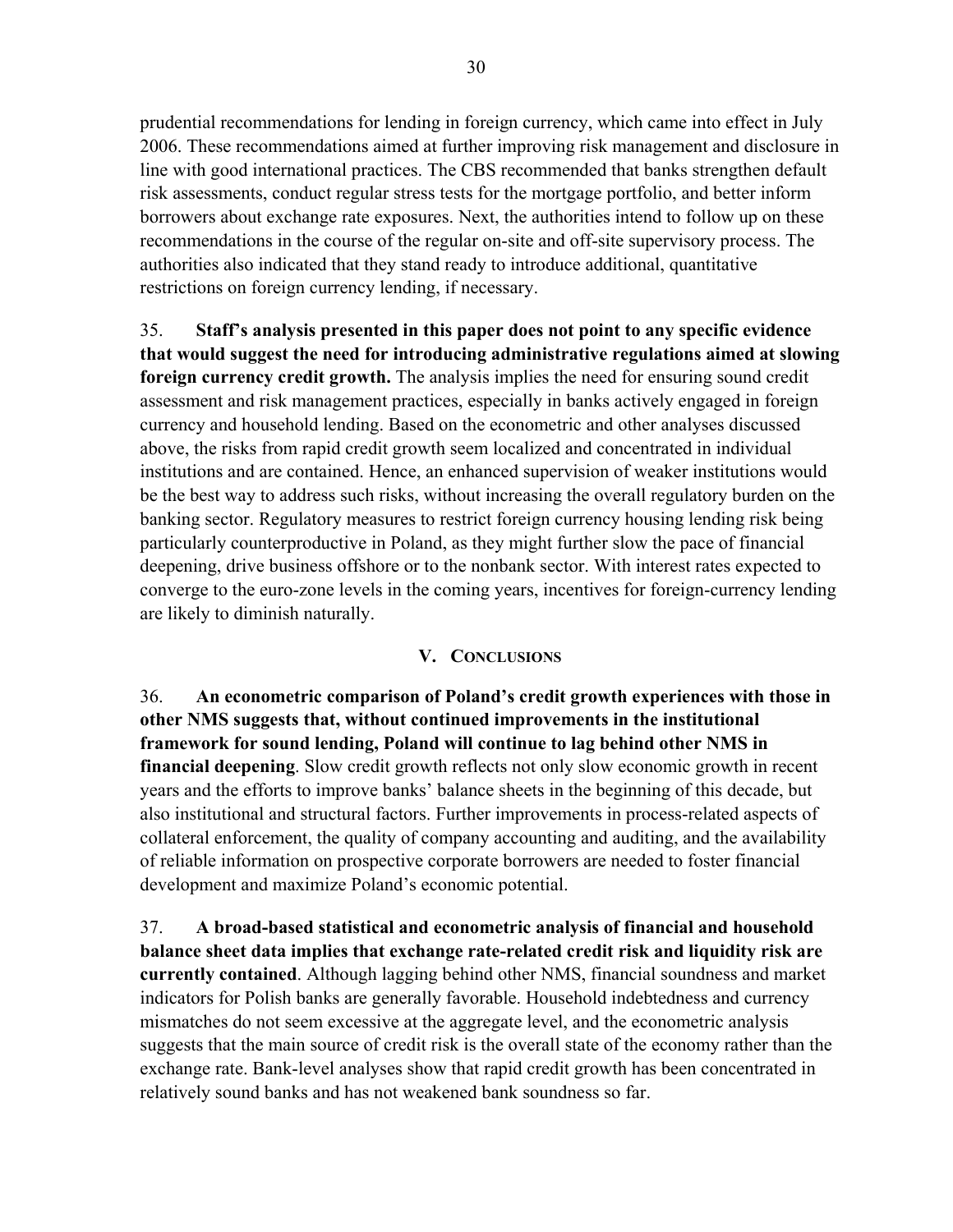38. **The above findings do not point to a strong policy case for introducing administrative restrictions aimed at reducing the overall rate of foreign currency and/or housing credit growth**. Overly intrusive regulatory measures in this area might simply drive business offshore or to the nonbank sector, which would increase supervisory challenges without necessarily reducing the associated risks.

39. **Rapid growth of foreign currency loans puts a premium on sound lending practices and risk management and effective supervision**. Supervisors need to remain vigilant to any signs of weakening in credit standards, rising loan-to-value ratios, and an excessive concentration of risk. The main objective is to ensure that all banks have adequate credit assessment and risk management systems in place and disclose sufficient information to customers, for them to be fully aware of the risks associated with foreign currency borrowing. Continued strengthening of financial sector surveillance is also important, including improvements in stress testing and credit risk modeling, using disaggregated data on foreign currency loans and household balance sheets.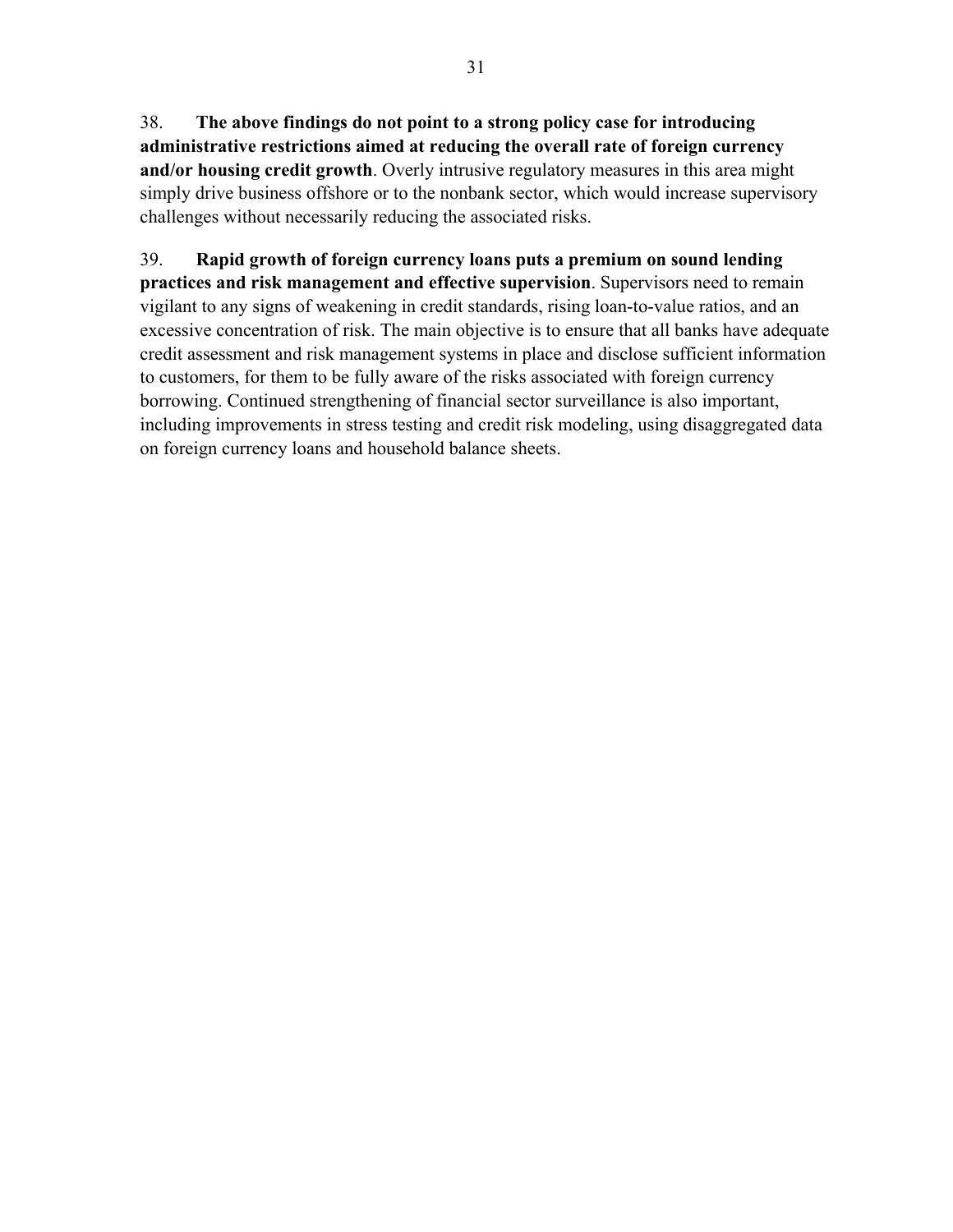# **Appendix. Country Experience with Measures to Address Risks Associated with Foreign Currency Lending**

40. **This appendix illustrates a range of regulatory, supervisory, and administrative measures that authorities in different countries have used to limit risks associated with rapid growth in foreign currency credit.**<sup>27</sup> Although the focus is on measures aimed to control risks arising from foreign currency loans, country experiences suggest that for these measures to be most effective they need to be implemented as a part of a broader policy package aimed to create a proper regulatory and institutional framework supporting sound credit growth.

#### 41. **Assessing the effectiveness of these policy measures is difficult for two reasons**. First, most measures have been adopted fairly recently, and their impact is unlikely to be

apparent in statistics yet. Second, most measures have been often adopted as a part of a broader policy package, which makes differentiating the impact of individual measures on credit volume and credit quality difficult.

# 42. **Measures below are ordered broadly by their degree of restrictiveness, starting from the least invasive measures and moving to direct intervention in credit operations**:

- *Improved monitoring of exposures.* In a number of countries (for example, *Croatia, Hungary*, and *Romania*), supervisors have stepped up their efforts to ensure that banks adequately monitor the extent of unhedged foreign exchange exposures of their borrowers, and that they properly manage the associated credit risk. These efforts included improvements in off-site tools (new or extended reporting forms, or targeted surveys) and increased focus on borrowers' foreign exchange exposures during on-site inspections.
- *Better disclosure of risks to customers.* Supervisory authorities in *Hungary*, for example, required banks (from January 2005) to specify the risks to which their borrowers are exposed to in the contracts for mortgage loans in foreign currency. Banks are also required to disclose their interest rate charges (APRC) on foreign currency loans, which have improved transparency and comparability for borrowers, given that all related fees are included in the calculation of the APRC. Information on foreign currency risks has also been included on the web page of the financial supervisory authority. $28$

 $\overline{a}$  $^{27}$  Hilbers and others (2005) include a general survey of measures countries used to address rapid credit growth. Some of these more general measures are likely to affect domestic currency credit rather than foreign currency credit. In this survey, we focus on measures geared toward loans in foreign exchange.

 $^{28}$  A recent FSAP Update on Hungary commended these steps, but suggested that more can be done, such as requiring that loan applicants are provided with information on the scale of possible increases in mortgage payments under an unfavorable exchange rate scenario (see IMF, 2005b).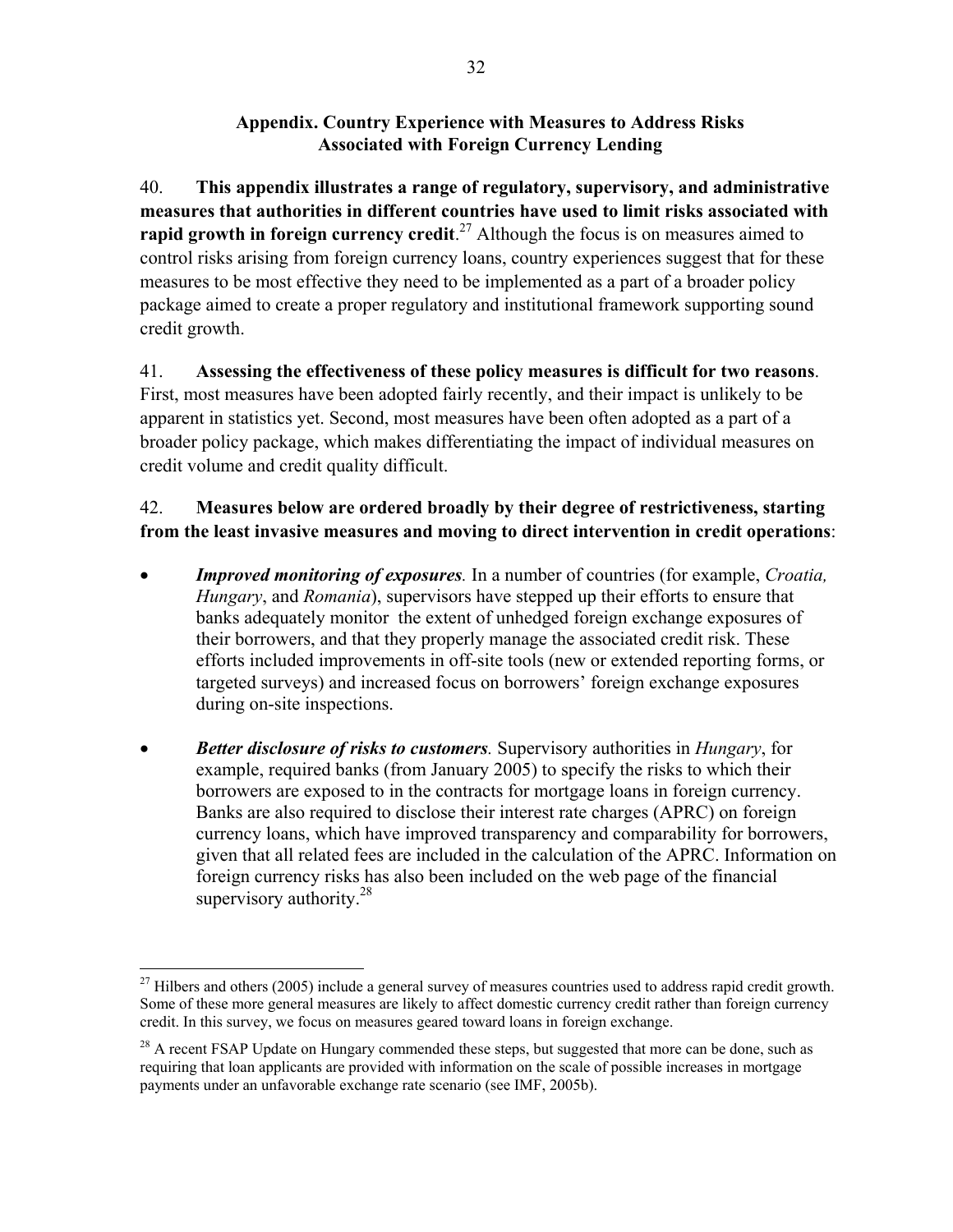- *Raising public awareness.* Central banks in countries with rapidly growing credit often highlight credit risks in their financial stability reports and other reports and public statements. *Greece, Norway, and Spain* in the late 1990s are examples of countries where rapid housing credit growth led to an increased attention by supervisors and central banks to monitoring of banks' activities, notably their credit management processes through stress testing and scenario analysis, and to enhancing market discipline through greater public disclosure. For instance, the *Spanish* authorities are closely monitoring forward-looking indicators of potential debtservicing difficulties, placing emphasis on continued vigilance, accompanied by moral suasion, to ensure that credit institutions exercise adequate caution and put effective credit approval and monitoring processes in place.
- *Limiting incentives to borrow.* For example, the authorities in Estonia recently reduced mortgage interest deductibility to address the rise in households' real estaterelated borrowing, with plans for further reductions in deductibility.
- *Stricter enforcement of prudent risk management practices.* Supervisors need to ensure in their on-site and off-site work that that credit risks from unhedged foreign currency-denominated or indexed loans are properly managed by banks. For example, in *Croatia*, supervisors issued guidelines to banks requiring them to (i) set up and maintain a comprehensive system of ongoing identification, measuring, monitoring, and controlling of currency-induced credit risk; (ii) develop a reliable system for granting loans exposed to the currency-induced credit risk; (iii) adequately manage the relationship between risk and the price of such loans; (iv) have in place a system of ongoing monitoring of this risk; and (v) develop adequate methods for management of this risk and build them into their credit policies and procedures.
- *Higher risk weights.* The higher risk weights for foreign currency loans imply higher capital requirements for banks that are involved more actively in this type of lending. For example, in *Croatia*, the authorities recently increased the risk weight of unhedged foreign currency-denominated and indexed loans by 25 percentage points. All such loans extended to debtors with foreign exchange assets covering less than 80 percent of their foreign exchange liabilities are considered unhedged. *Ireland* has recently raised risk weights on mortgage loans. Effective May 2006, for mortgage loans with LTVs above 80 percent, a risk weight of 100 percent applies to the portion of the loan exceeding this threshold. In *Estonia*, the authorities recently increased the risk weighting from 50 percent to 100 percent in the capital adequacy calculation of all loans secured by mortgages on residential property. At the same time, the authorities asked all regulators of foreign banks with established branches in Estonia to consider the possibility of applying a 100 percent risk weighting to all loans secured by mortgages on residential property granted to the residents of Estonia in their calculations of capital adequacy, to promote the level-playing field for all market participants. Also, all credit institutions in Estonia (in particular, branches of foreign credit institutions) are required to include 50 percent of the total amount of loans secured by mortgages on residential property in the calculation of the base of the reserve requirement, unless the appropriate regulator applies a 100 percent risk weighting to all loans secured by mortgages on residential property granted to the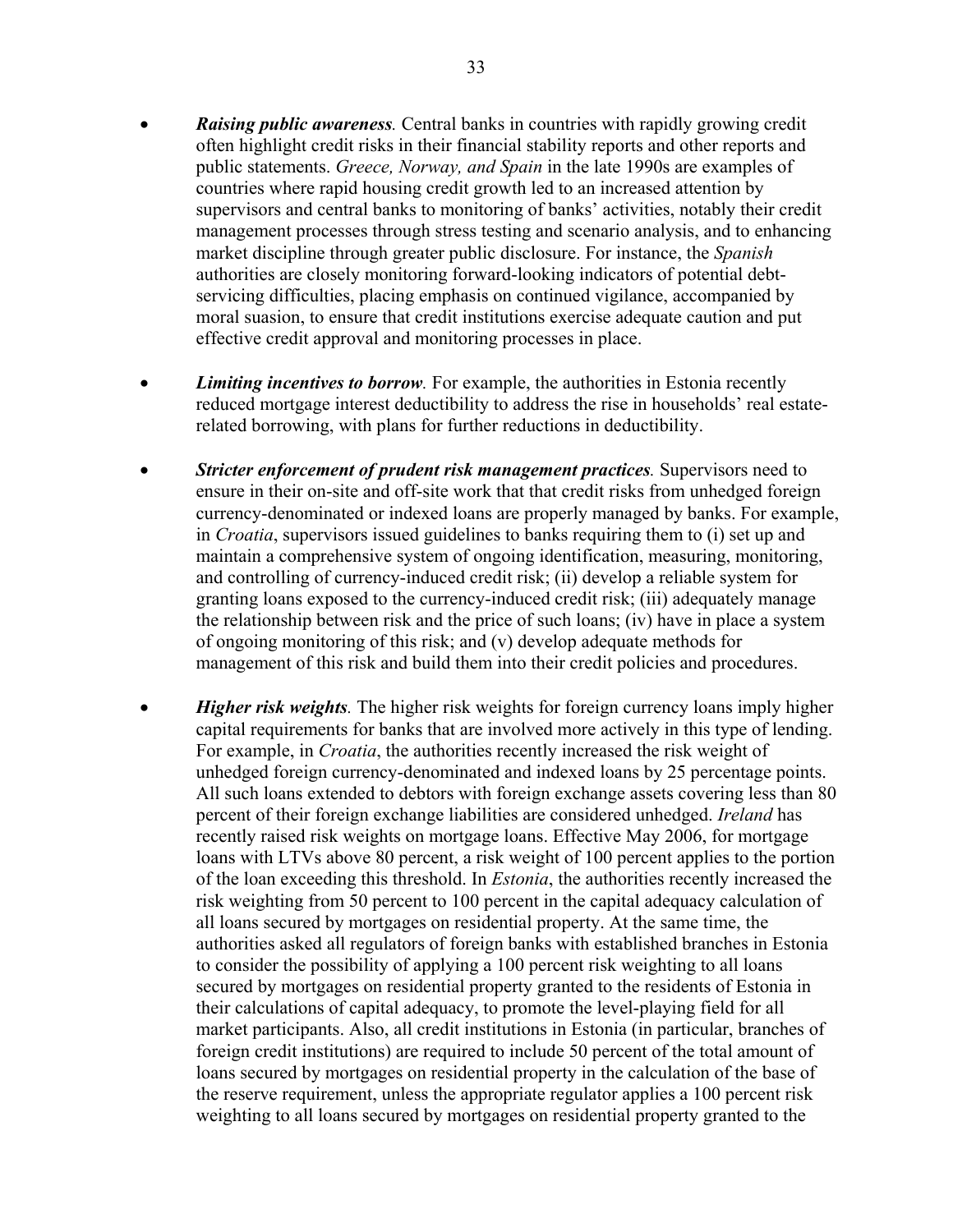residents of Estonia in the calculation of capital adequacy. Going forward, a practical constraint on using increases in risk weights in the EU member countries is that from January 2007, any increases must be consistent with the EU Capital Requirement Directive of Basel II, which substantially limits member countries' scope for discretion with respect to risk weights. The measure can still be useful in non-EU countries, such as *Georgia*, where the risk weights for unhedged foreign exchange loans have been recently increased to 200 percent, but the scope for their use in the EU is likely to be limited.

- *Minimum prudential norms.* Several countries (mostly the CEECs and in East Asia) recently introduced measures to limit the eligibility for loans. These measures included the requirement to deny loans to homeowners whose monthly payment exceeds a certain proportion of income (for example, 35 percent in *Romania* and 50 percent in *China*), a higher required down payment of property purchase price (25 percent in *Romania* and 30 percent in *China*), or a requirement that all mortgages be repaid before selling a home.
- *Higher provisions and stricter loan classification.* Higher general provisions for foreign currency loans have an impact similar to that of higher risk weights. Supervisors need to ensure that unhedged foreign currency loans that have turned bad are properly provisioned through specific provisions. In *Romania*, for example, the authorities have refined regulations on provisioning and loan classification to take the exchange rate risk of the borrower into account.
- *Reserve requirements.* For example, the *Romanian* authorities increased reserve requirements on foreign currency-denominated liabilities from 30 percent to 35 percent in December 2005, and again to 40 percent in February 2006, even though these measures may not have been motivated entirely by credit risk concerns, but also by more general macroeconomic considerations. In *Estonia*, the central bank increased the reserve requirement from 13 percent to 15 percent from September 1, 2006, aiming to curb the macroeconomic risks associated with the rapid growth of domestic demand and loans.
- *Foreign exchange liquidity requirements.* To manage aggregate foreign exchange liquidity mismatch on banks' balance sheets, *Croatia* introduced, and subsequently tightened, minimum requirements on foreign exchange liquidity held by banks against their foreign exchange liabilities. These measures limited the foreign exchange liquidity exposures in the banking system, but they had only a limited impact on lending (and capital inflows more generally) in the context of a foreign exchange regime aiming to preserve exchange rate stability.
- *Ceilings on exposures.* For example, the *Romanian* authorities introduced a ceiling on foreign exchange credit exposures arising from loans granted to unhedged individuals and legal persons (other than credit institutions) in the amount of 300 percent of own funds. The measure reduced the share of foreign currency loans in total loans and had limited effect on the rate of credit growth. These measures might have encouraged, however, a transfer of credit activity to the nonbank sector.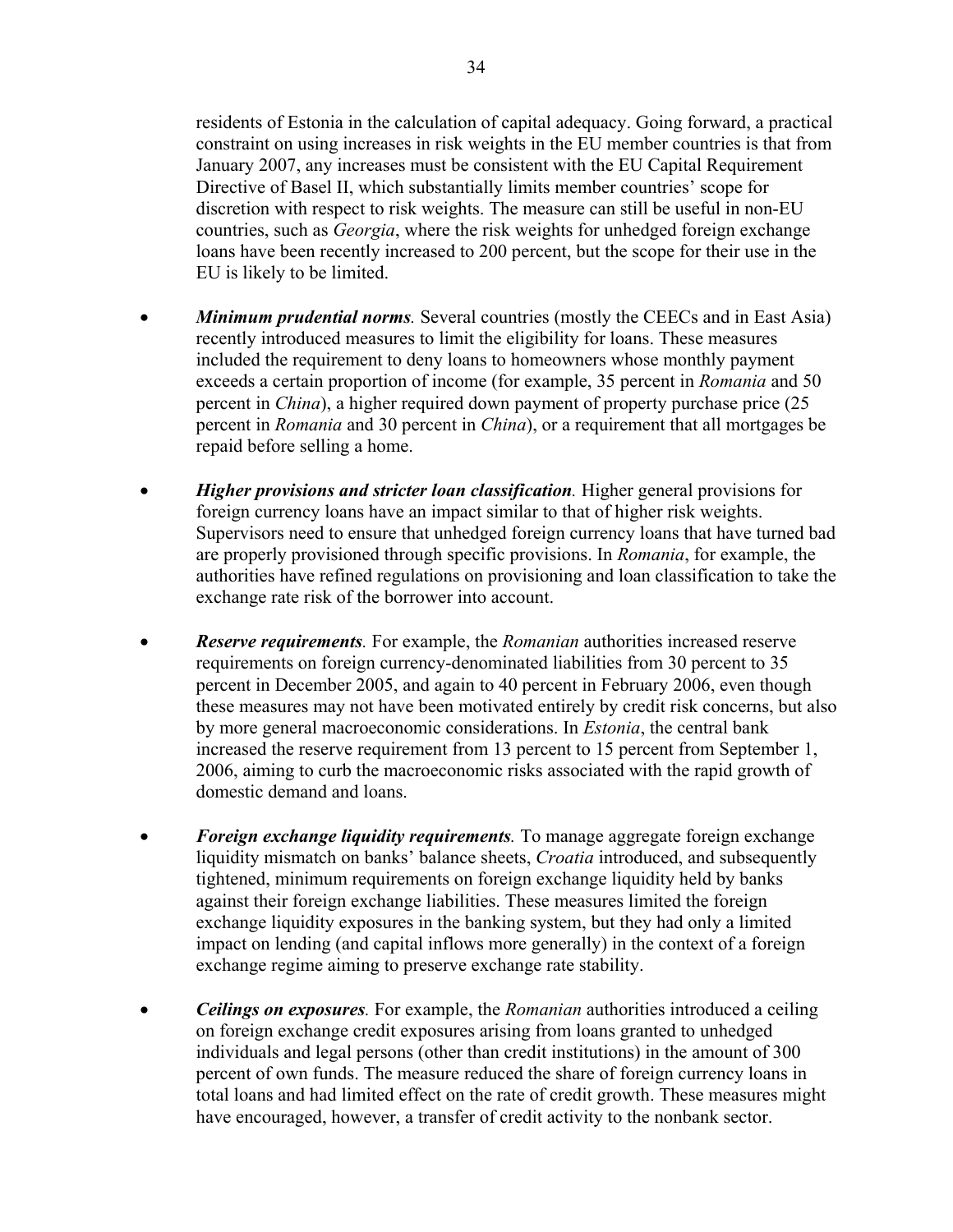#### **REFERENCES**

- Black, F., and M. Scholes, 1973, "The Pricing of Options and Corporate Liabilities," *Journal of Political Economy*, Vol. 81, No. 3, 637–54.
- Beck, Thorsten, and Luc Laeven, 2006, "Resolution of Failed Banks by Deposit Insurers: Cross-Country Evidence," mimeo (Washington: World Bank).
- Coricelli, Fabrizio, and Igor Masten, 2004, "*Growth and Volatility in Transition Countries: The Role of Credit*," a paper presented at the IMF Conference in honor of Guillermo Calvo, April 15-16 2004.
- Danmarks Nationalbank, 2004, "Market-Based Risk Measures for Banks," in *Financial Stability 2004* (Copenhagen: Danmarks National Bank).
- De Nicoló, Gianni, Robert Corker, Alexander F. Tieman, and Jan Willem van der Vossen, 2005, "European Financial Integration, Stability and Supervision," in *IMF Country Report No. 05/266* (August), pp. 113-146 (Washington: International Monetary Fund).
- Dell' Ariccia, Giovanni; Enrica Detragiache, and Raguram Rajan, 2005, "*The Real Effect of Banking Crises*," IMF Working Paper, 05/63 (Washington: International Monetary Fund).
- European Bank for Reconstruction and Development, 2005, "*The Impact of the Legal Framework on the Secured Credit Market in Poland*" (Warsaw: National Bank of Poland).
- Fitch Ratings, 2005a, "*Polish Banks' Annual Review and Outlook—Ratings Upgrades Possible*," June 7.
- Fitch Ratings, 2005b, "Assessing Bank Systemic Risk: A New Product," July 26.
- Fitch Ratings, 2005c, "*CEE Housing Finance: Rapid Growth, but at What Risk?*" November 7.
- Hilbers, Paul, Inci Otker-Robe, Ceyla Pazarbasioglu, and Gudrun Johnsen, 2005, "*Assessing and Managing Rapid Credit Growth and the Role of Supervisory and Prudential Policies*," IMF Working Paper 05/151 (Washington: International Monetary Fund).
- International Monetary Fund, 2005a, "*Austria—Financial Sector Stability Assessment (FSSA)*," IMF Country Report No. 04/238 (August) (Washington: International Monetary Fund).
	- ———, 2005b, "*Hungary—Financial Sector Stability Assessment (FSSA)*," IMF Country Report No. 05/212, June 2005 (Washington, DC: International Monetary Fund).